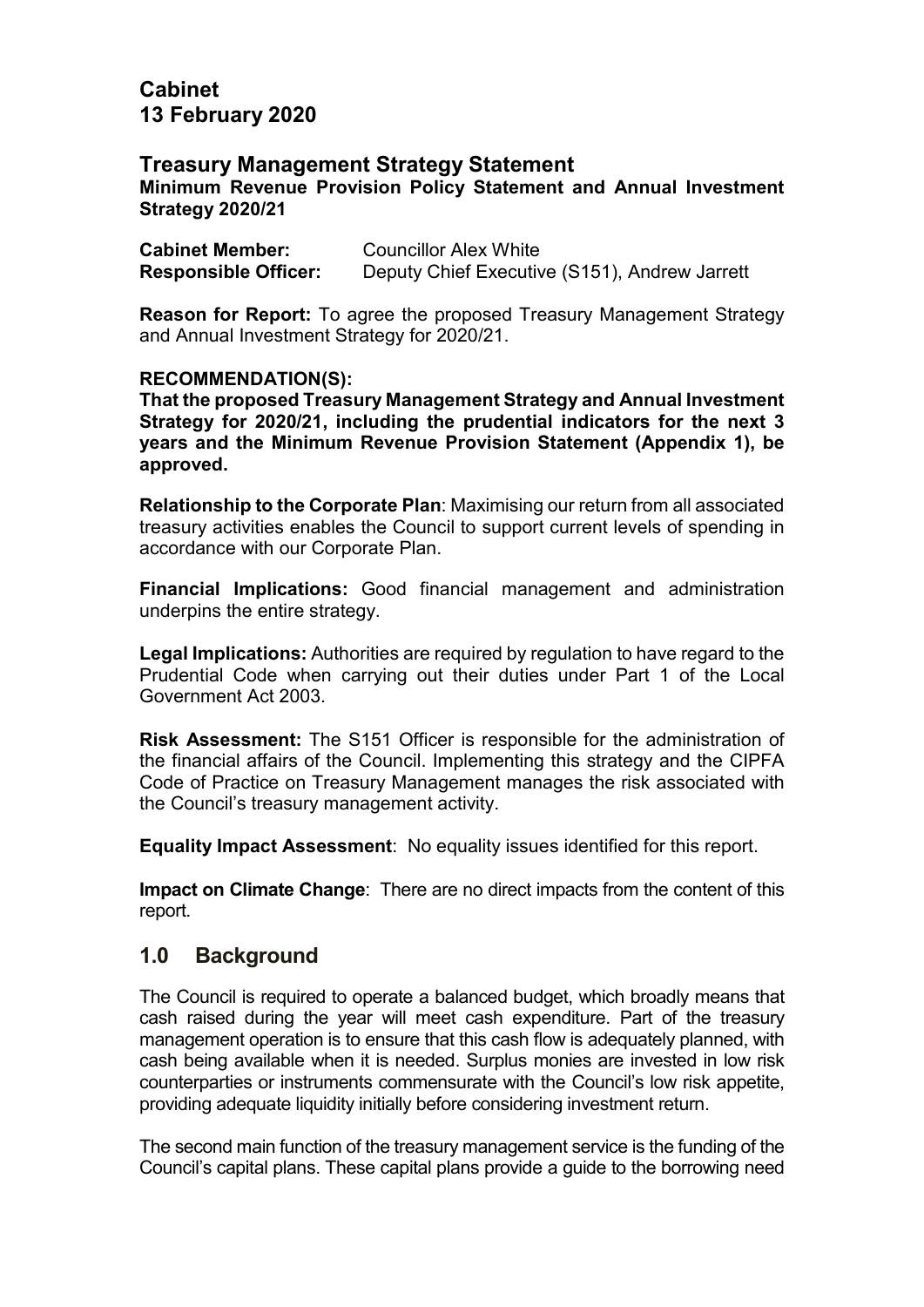of the Council, essentially the longer-term cash flow planning, to ensure that the Council can meet its capital spending obligations. This management of longer-term cash may involve arranging long or short-term loans, or using longer-term cash flow surpluses. On occasion, when it is prudent and economic, any debt previously drawn may be restructured to meet Council risk or cost objectives.

The contribution the treasury management function makes to the authority is critical, as the balance of debt and investment operations ensure liquidity or the ability to meet spending commitments as they fall due, either on day-to-day revenue or for larger capital projects. The treasury operations will see a balance of the interest costs of debt and the investment income arising from cash deposits affecting the available budget. Since cash balances generally result from reserves and balances, it is paramount to ensure adequate security of the sums invested, as a loss of principal will in effect result in a loss to the General Fund Balance.

Whilst any commercial initiatives or loans to third parties will impact on the treasury function, these activities are generally classed as non-treasury activities (arising usually from capital expenditure), and are separate from the day to day treasury management activities.

CIPFA defines treasury management as:

"The management of the local authority's borrowing, investments and cash flows, its banking, money market and capital market transactions; the effective control of the risks associated with those activities; and the pursuit of optimum performance consistent with those risks."

## 2.0 Reporting requirements

#### 2.1 Capital Strategy

The CIPFA 2017 Prudential and Treasury Management Codes require all local authorities to prepare a capital strategy report which will provide the following:

- a high-level long term overview of how capital expenditure, capital financing and treasury management activity contribute to the provision of services
- an overview of how the associated risk is managed
- the implications for future financial sustainability

The aim of this capital strategy is to ensure that all elected members on the full council fully understand the overall long-term policy objectives and resulting capital strategy requirements, governance procedures and risk appetite.

This capital strategy is reported separately from the Treasury Management Strategy Statement; non-treasury investments will be reported through the former. This ensures the separation of the core treasury function under security, liquidity and yield principles, and the policy and commercialism investments usually driven by expenditure on an asset. The capital strategy will show:

- The corporate governance arrangements for these types of activities;
- Any service objectives relating to the investments;
- The expected income, costs and resulting contribution;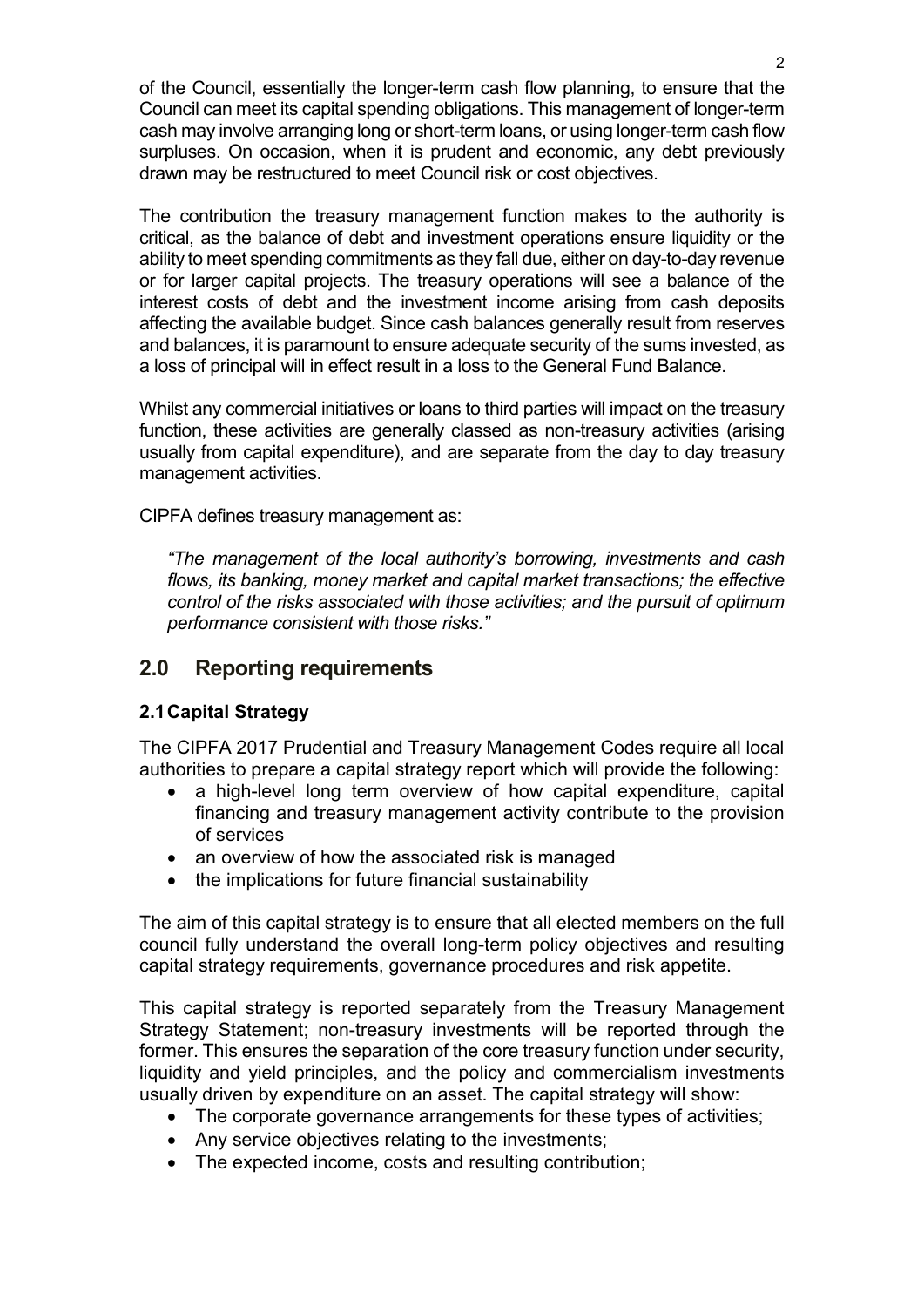- The debt related to the activity and the associated interest costs;
- The payback period (MRP policy);
- For non-loan type investments, the cost against the current market value;
- The risks associated with each activity.

Where a physical asset is being bought, details of market research, advisers used (and their monitoring), ongoing costs and investment requirements and any credit information will be disclosed, including the ability to sell the asset and realise the investment cash.

Where the Council has borrowed to fund any non-treasury investment, there should also be an explanation of why borrowing was required and why the MHCLG Investment Guidance and CIPFA Prudential Code have not been adhered to.

If any non-treasury investment sustains a loss during the final accounts and audit process, the strategy and revenue implications will be reported through the same procedure as the capital strategy.

To demonstrate the proportionality between the treasury operations and the nontreasury operations, high-level comparators are shown throughout this report.

#### 2.2 Treasury Management reporting

The Council is currently required to receive and approve, as a minimum, three main treasury reports each year, which incorporate a variety of policies, estimates and actuals.

- a. Prudential and treasury indicators and treasury strategy (this report) - The first, and most important report is forward looking and covers:
	-
	- . the capital plans (including prudential indicators);
	- a minimum revenue provision (MRP) policy (how residual capital expenditure is charged to revenue over time);
	- the treasury management strategy (how the investments and borrowings are to be organised), including treasury indicators; and
	- an investment strategy (the parameters on how investments are to be managed).
- b. A mid-year treasury management report This is primarily a progress report and will update members on the capital position, amending prudential indicators as necessary, and whether any policies require revision.
- c. An annual treasury report  $-$  This is a backward looking review document and provides details of a selection of actual prudential and treasury indicators and actual treasury operations compared to the estimates within the strategy.

**Scrutiny.** The above reports are required to be adequately scrutinised before being recommended to the Council. The Cabinet undertakes this role.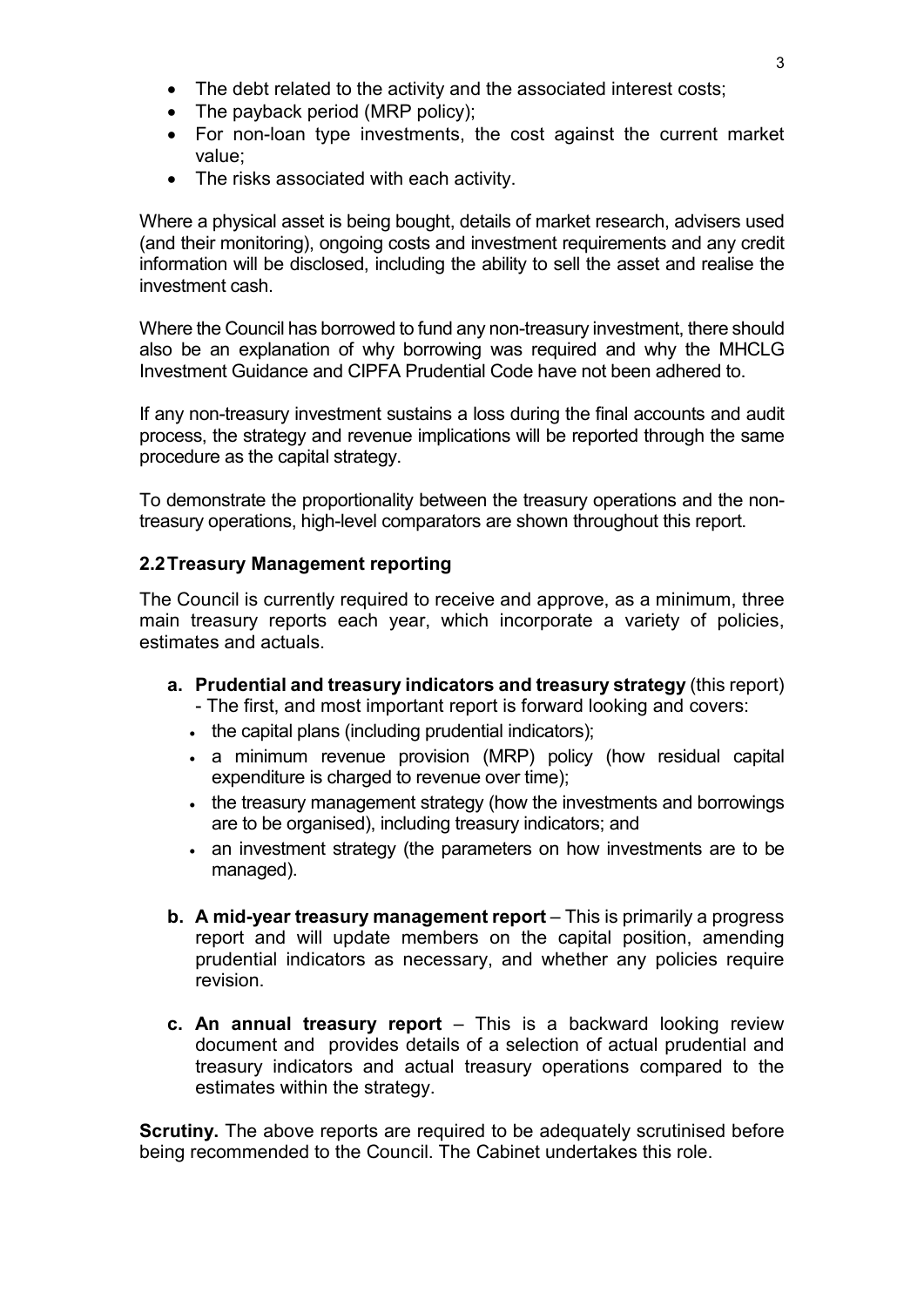### 2.3 Treasury Management Strategy for 2020/21

The strategy for 2020/21 covers two main areas:

#### Capital issues

- the capital expenditure plans and the associated prudential indicators;
- the minimum revenue provision (MRP) policy.

#### Treasury management issues

- the current treasury position;
- treasury indicators which limit the treasury risk and activities of the Council;
- prospects for interest rates;
- the borrowing strategy;
- policy on borrowing in advance of need;
- debt rescheduling;
- the investment strategy:
- creditworthiness policy; and
- . the policy on the use of external service providers.

These elements cover the requirements of the Local Government Act 2003, the CIPFA Prudential Code, MHCLG MRP Guidance, the CIPFA Treasury Management Code and MHCLG Investment Guidance.

#### 2.4 Training

The CIPFA Code requires the responsible officer to ensure that members with responsibility for treasury management receive adequate training in treasury management. This especially applies to members responsible for scrutiny. Training requirements will be reviewed in 2020/21 and training will be arranged as required. The training needs of treasury management officers are periodically reviewed.

#### 2.5 Treasury management consultants

The Council uses Link Asset Services, Treasury solutions as its external treasury management advisors.

The Council recognises that responsibility for treasury management decisions remains with the organisation at all times and will ensure that undue reliance is not placed upon the services of our external service providers.

It also recognises that there is value in employing external providers of treasury management services in order to acquire access to specialist skills and resources. The Council will ensure that the terms of their appointment and the methods by which their value will be assessed are properly agreed and documented, and subjected to regular review.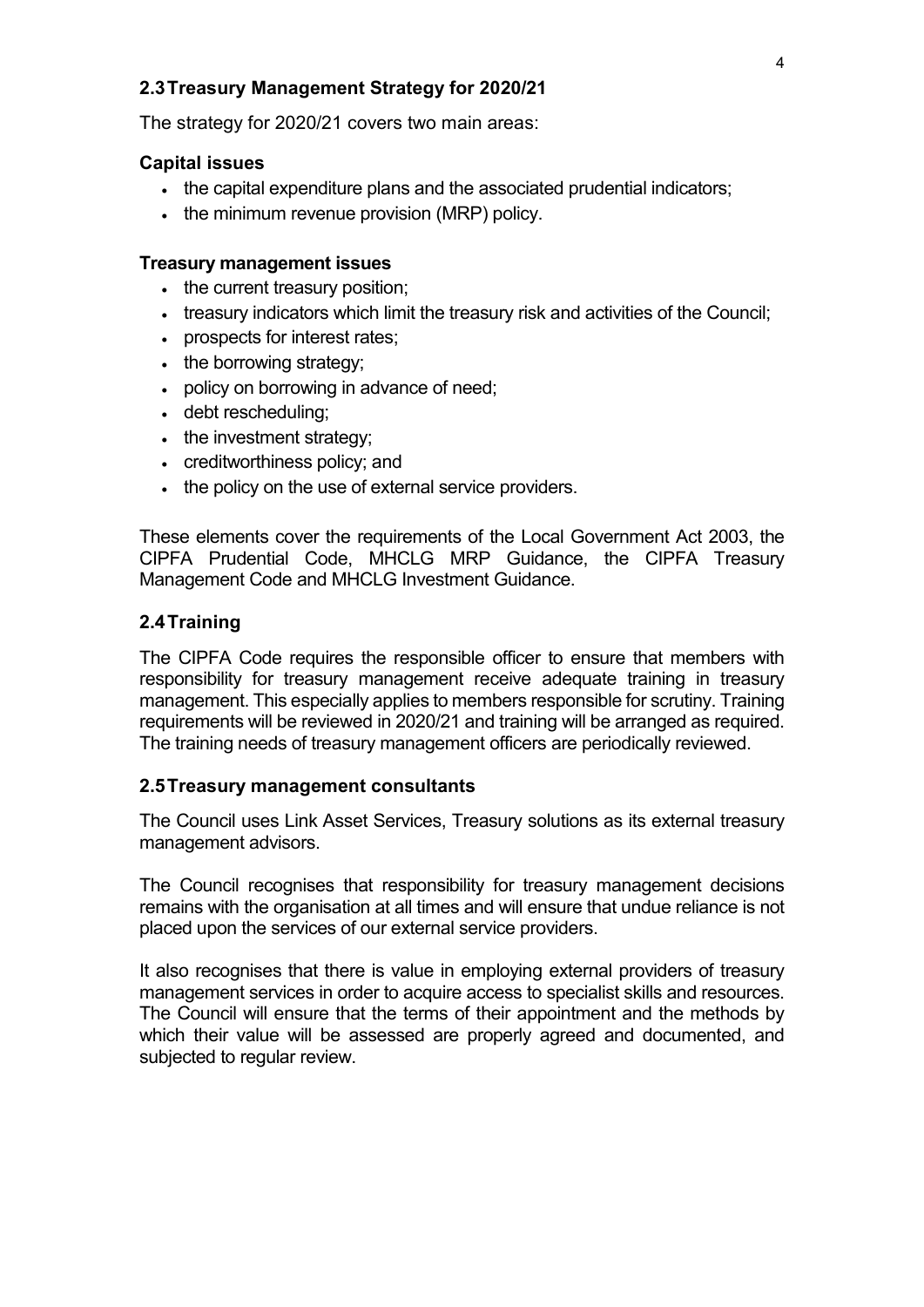## 3.0 THE CAPITAL PRUDENTIAL INDICATORS 2020/21 – 2022/23

The Council's capital expenditure plans are the key driver of treasury management activity. The output of the capital expenditure plans is reflected in the prudential indicators, which are designed to assist members' overview and confirm capital expenditure plans.

## 3.1 Capital expenditure

This prudential indicator is a summary of the Council's capital expenditure plans, both those agreed previously, and those forming part of this budget cycle. Members are asked to approve the capital expenditure forecasts:

| <b>Capital expenditure</b>                               | 2018/19       | 2019/20         | 2020/21         | 2021/22         | 2022/23         |
|----------------------------------------------------------|---------------|-----------------|-----------------|-----------------|-----------------|
| E000                                                     | <b>Actual</b> | <b>Estimate</b> | <b>Estimate</b> | <b>Estimate</b> | <b>Estimate</b> |
| Non-HRA                                                  | 948           | 2,240           | 9,816           | 15,708          | 18,150          |
| <b>HRA</b>                                               | 6,030         | 4,359           | 5,210           | 6,485           | 6,310           |
| Commercial activities/<br>non-financial<br>investments * | 2,639         | 7,995           | 12,194          | 4,860           |                 |
| <b>Total</b>                                             | 9,617         | 14,594          | 27,220          | 27,053          | 24,460          |

\* Commercial activities / non-financial investments relate to areas such as capital expenditure on investment properties, loans to third parties etc.

Other long-term liabilities - The above financing need excludes other long-term liabilities, such as PFI and leasing arrangements that already include borrowing instruments.

The table below summarises the above capital expenditure plans and how these plans are being financed by capital or revenue resources. Any shortfall of resources results in a funding borrowing need.

| <b>Financing of</b>                | 2018/19       | 2019/20         | 2020/21         | 2021/22         | 2022/23         |
|------------------------------------|---------------|-----------------|-----------------|-----------------|-----------------|
| capital<br>expenditure £000        | <b>Actual</b> | <b>Estimate</b> | <b>Estimate</b> | <b>Estimate</b> | <b>Estimate</b> |
| Capital receipts                   | 1,343         | 670             | 1,931           | 1,781           | 2,231           |
| Capital grants                     | 1,112         | 1,931           | 1,222           | 8,935           | 9,563           |
| Capital reserves                   | 67            | 202             | 42              | 42              | 43              |
| Revenue                            | 4,408         | 3,756           | 4,446           | 5,807           | 4,671           |
| Net financing need<br>for the year | 2,687         | 8,035           | 19,579          | 10,488          | 7,952           |

The net financing need for commercial activities / non-financial investments included in the above table against expenditure is shown below: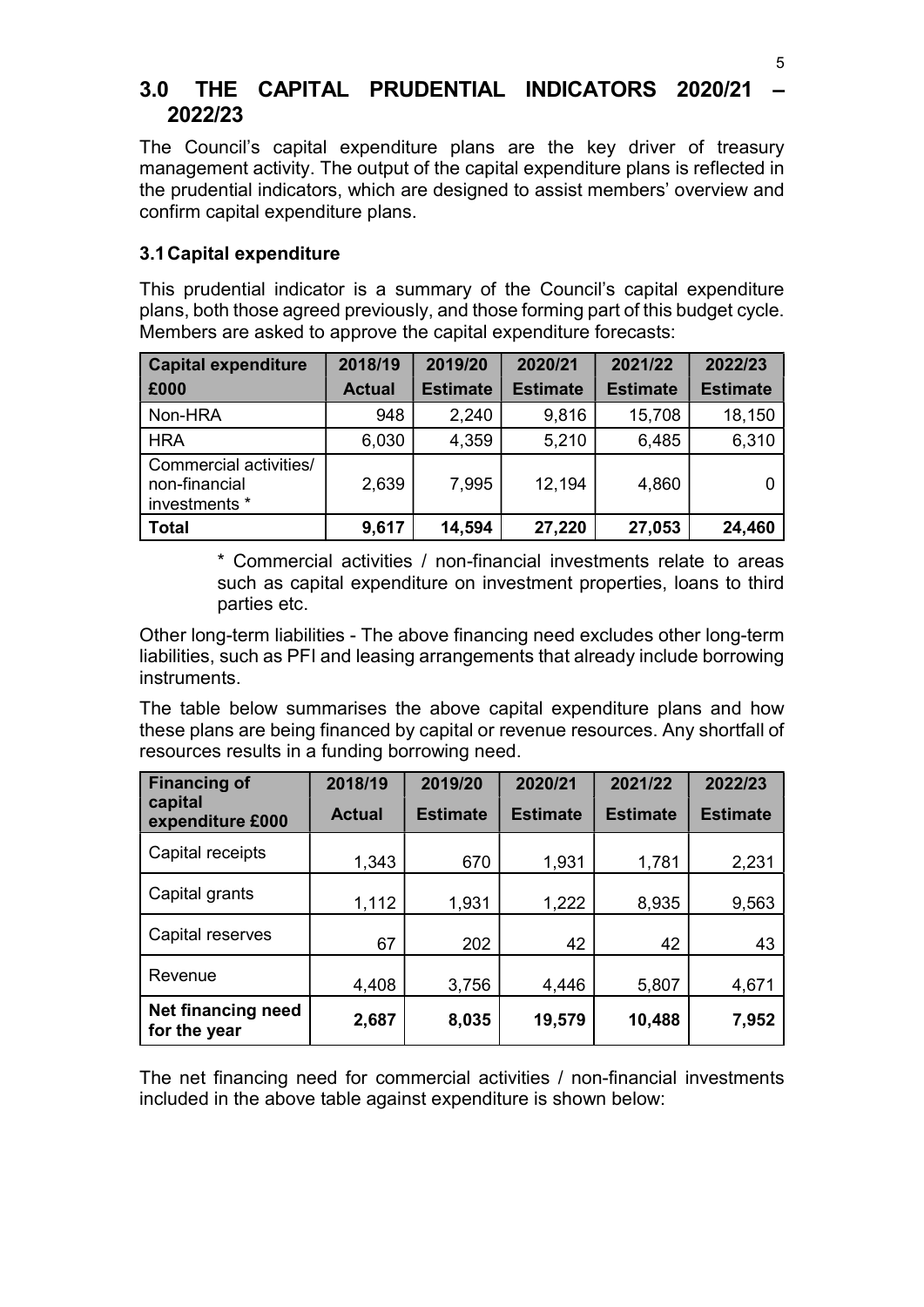| <b>Commercial activities /</b><br>non-financial | 2018/19       | 2019/20         | 2020/21         | 2021/22         | 2022/23         |
|-------------------------------------------------|---------------|-----------------|-----------------|-----------------|-----------------|
| <b>investments £000</b>                         | <b>Actual</b> | <b>Estimate</b> | <b>Estimate</b> | <b>Estimate</b> | <b>Estimate</b> |
| <b>Capital Expenditure</b>                      | 2,639         | 7,995           | 12,194          | 4,860           |                 |
| Financing costs                                 |               |                 | 338             | 589             | 327             |
| Net financing need for<br>the year              | 2,639         | 7,995           | 12,532          | 5,449           | 327             |
| Percentage of total net<br>financing need %     | 98.2%         | 99.5%           | 64.0%           | 52.0%           | 4.1%            |

## 3.2 The Council's borrowing need (the Capital Financing Requirement)

The second prudential indicator is the Council's Capital Financing Requirement (CFR). The CFR is simply the total historic outstanding capital expenditure which has not yet been paid for from either revenue or capital resources. It is essentially a measure of the Council's indebtedness and so its underlying borrowing need. Any capital expenditure above, which has not immediately been paid for through a revenue or capital resource, will increase the CFR.

The CFR does not increase indefinitely, as the minimum revenue provision (MRP) is a statutory annual revenue charge which broadly reduces the indebtedness in line with each assets life, and so charges the economic consumption of capital assets as they are used.

The CFR includes any other long-term liabilities (e.g. PFI schemes, finance leases). Whilst these increase the CFR, and therefore the Council's borrowing requirement, these types of scheme include a borrowing facility by the PFI, PPP lease provider and so the Council is not required to separately borrow for these schemes. The Council currently has £1.489m of such schemes within the CFR.

|                                                                | 2018/19       | 2019/20         | 2020/21         | 2021/22         | 2022/23         |
|----------------------------------------------------------------|---------------|-----------------|-----------------|-----------------|-----------------|
| £000                                                           | <b>Actual</b> | <b>Estimate</b> | <b>Estimate</b> | <b>Estimate</b> | <b>Estimate</b> |
| <b>Capital Financing</b><br><b>Requirement</b>                 |               |                 |                 |                 |                 |
| CFR - non housing                                              | 6,800         | 7,771           | 19,034          | 25,609          | 32,678          |
| CFR - housing                                                  | 42,189        | 41,439          | 41,957          | 41,147          | 40,208          |
| CFR - Commercial<br>activities / non-<br>financial investments | 2,259         | 10,204          | 20,695          | 25,302          |                 |
| <b>Total CFR</b>                                               | 51,248        | 59,415          | 81,686          | 92,058          | 72,886          |
| <b>Movement in CFR</b>                                         |               | 8,167           | 22,271          | 10,372          | (19, 172)       |

The Council is asked to approve the CFR projections below:

Note that the movement in CFR will not directly match the Net Financing Need (see 3.1) due to slippage in the capital programme. Of the £22m increase, £10.491m relates to "in-flight" projects undertaken by 3 Rivers. There is an additional £3.380m which relates to the forward funding of Cullompton Relief Road.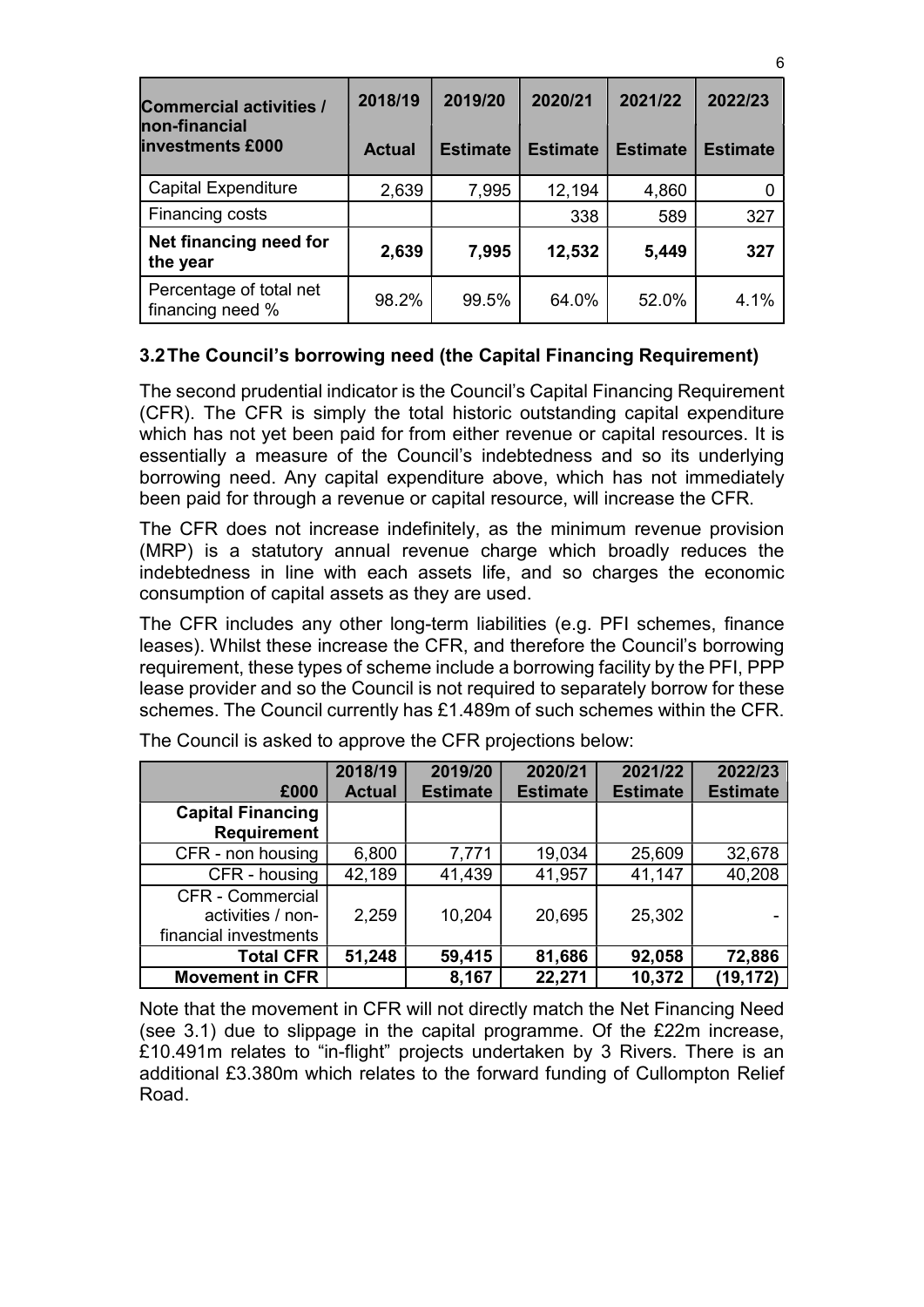## 4.0 BORROWING

The capital expenditure plans set out in section 3 provide details of the service activity of the Council. The treasury management function ensures that the Council's cash is organised in accordance with the relevant professional codes, so that sufficient cash is available to meet this service activity and the Council's capital strategy. This will involve both the organisation of the cash flow and, where capital plans require, the organisation of appropriate borrowing facilities. The strategy covers the relevant treasury / prudential indicators, the current and projected debt positions and the annual investment strategy.

## 4.1 Current portfolio position

The overall treasury management portfolio as at 31 March 2019, with forward projections, is summarised below. The table shows the actual external debt (the treasury management operations) against the underlying capital borrowing need (the Capital Financing Requirement – CFR), highlighting any over or under borrowing.

| £000                                  | 2018/19<br><b>Actual</b> | 2019/20<br><b>Estimate</b> | 2020/21<br><b>Estimate</b> | 2021/22<br><b>Estimate</b> | 2022/23<br><b>Estimate</b> |
|---------------------------------------|--------------------------|----------------------------|----------------------------|----------------------------|----------------------------|
| <b>External Debt</b>                  |                          |                            |                            |                            |                            |
|                                       |                          |                            |                            |                            |                            |
| Debt at 1 April                       | 41,027                   | 40,445                     | 39,974                     | 38,200                     | 35,804                     |
| Expected change in Debt               |                          |                            | 16,110                     | 25,612                     | 12,105                     |
| Other long-term liabilities<br>(OLTL) |                          |                            |                            |                            |                            |
| Expected change in OLTL               |                          |                            |                            |                            |                            |
| Actual gross debt at 31 March         | 41,027                   | 40,445                     | 56,084                     | 63,812                     | 47,909                     |
| The Capital Financing<br>Requirement  | 51,248                   | 59,415                     | 81,686                     | 92,058                     | 72,886                     |
| Under / (over) borrowing              | 10,221                   | 18,970                     | 25,603                     | 28,246                     | 24,977                     |

Within the range of prudential indicators there are a number of key indicators to ensure that the Council operates its activities within well-defined limits. One of these is that the Council needs to ensure that its gross debt does not, except in the short term, exceed the total of the CFR in the preceding year plus the estimates of any additional CFR for 2020/21 and the following two financial years. This allows some flexibility for limited early borrowing for future years, but ensures that borrowing is not undertaken for revenue or speculative purposes.

The Deputy Chief Executive (S151) reports that the Council complied with this prudential indicator in the current year and does not envisage difficulties for the future. This view takes into account current commitments, existing plans, and the proposals in this budget report.

#### 4.2 Treasury Indicators: limits to borrowing activity

The operational boundary. This is the limit which external debt is not normally expected to exceed. In most cases, this would be a similar figure to the CFR,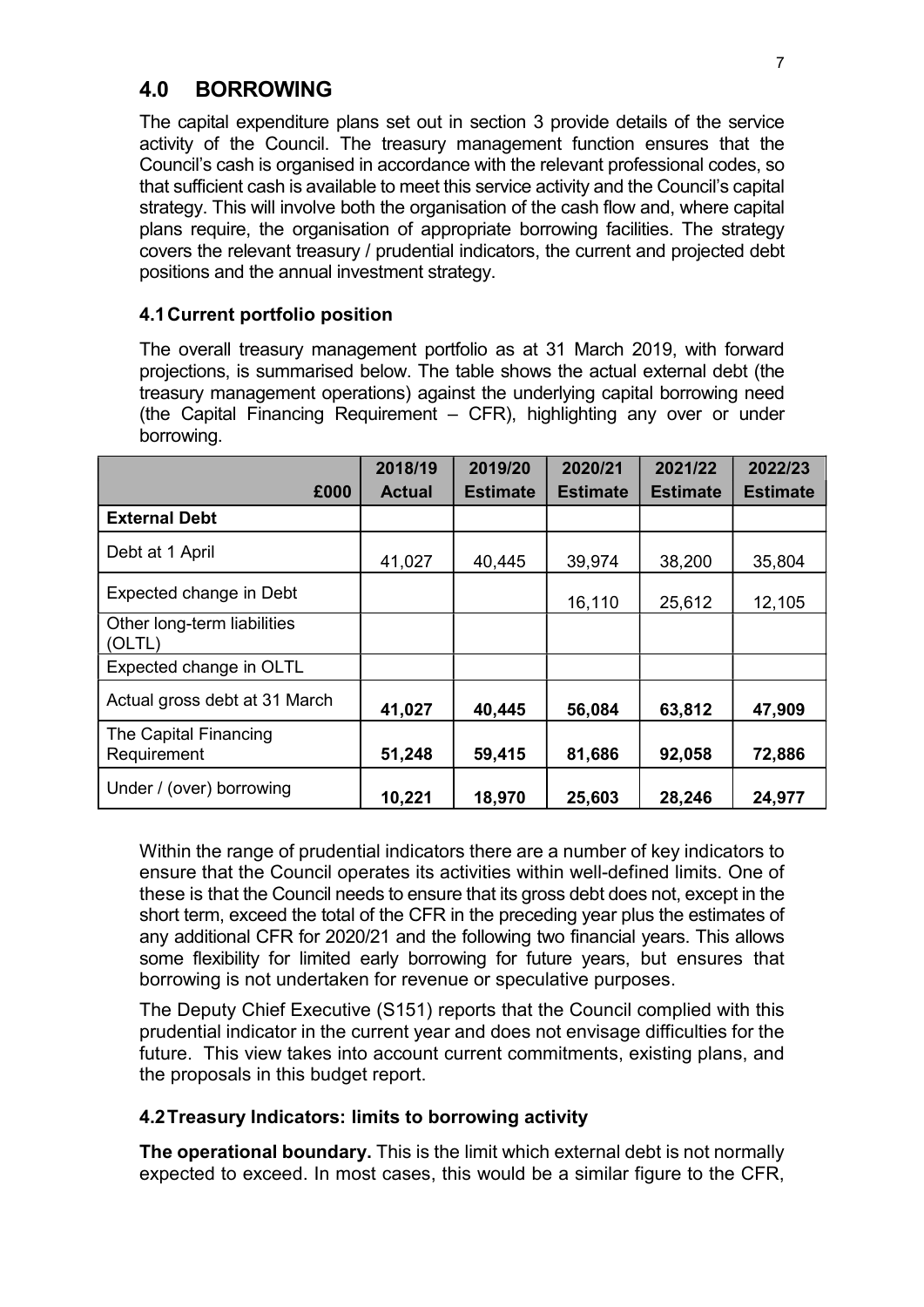but may be lower or higher depending on the levels of actual debt and the ability to fund under-borrowing by other cash resources.

|                                  | 2019/20         | 2020/21         | 2021/22         | 2022/23         |
|----------------------------------|-----------------|-----------------|-----------------|-----------------|
| <b>Operational boundary £000</b> | <b>Estimate</b> | <b>Estimate</b> | <b>Estimate</b> | <b>Estimate</b> |
| Debt                             | 63,000          | 86,000          | 96,000          | 77,000          |
| Other long term liabilities      |                 |                 |                 |                 |
| Total                            | 63,000          | 86,000          | 96,000          | 77,000          |

The authorised limit for external debt. This is a key prudential indicator and represents a control on the maximum level of borrowing. This represents a legal limit beyond which external debt is prohibited, and this limit needs to be set or revised by the full Council. It reflects the level of external debt, which, while not desired, could be afforded in the short term, but is not sustainable in the longer term.

1. This is the statutory limit determined under section 3 (1) of the Local Government Act 2003. The Government retains an option to control either the total of all councils' plans, or those of a specific council, although this power has not yet been exercised.

|                              | 2019/20         | 2020/21         | 2021/22         | 2022/23         |
|------------------------------|-----------------|-----------------|-----------------|-----------------|
| <b>Authorised limit £000</b> | <b>Estimate</b> | <b>Estimate</b> | <b>Estimate</b> | <b>Estimate</b> |
| Debt                         | 68,000          | 91,000          | 101,000         | 82,000          |
| Other long term liabilities  | 4,000           | 4,000           | 4,000           | 4,000           |
| Total                        | 72,000          | 95,000          | 105,000         | 86,000          |

2. The Council is asked to approve the following authorised limit:

#### 4.3 Prospects for interest rates

The Council has appointed Link Asset Services as its treasury advisor and part of their service is to assist the Council to formulate a view on interest rates. The following table gives our central view.

|                       | Mar-  | Jun-  | Sep-  | Dec-  | Mar-  | Jun-  | Sep-  | Dec-  | Mar-  | Jun-  | Sep-  | Dec-  | Mar-  |
|-----------------------|-------|-------|-------|-------|-------|-------|-------|-------|-------|-------|-------|-------|-------|
|                       | 20    | 20    | 20    | 20    | 21    | 21    | 21    | 21    | 22    | 22    | 22    | 22    | 23    |
| <b>Bank Rate View</b> | 0.75% | 0.75% | 0.75% | 0.75% | 0.75% | 1.00% | 1.00% | 1.00% | 1.00% | .25%  | 1.25% | 1.25% | 1.25% |
| 5yr PWLB Rate         | 2.30% | 2.30% | 2.40% | 2.40% | 2.50% | 2.60% | 2.70% | 2.80% | 2.90% | 2.90% | 3.00% | 3.00% | 3.10% |
| 10yr PWLB<br>Rate     | 2.50% | 2.50% | 2.60% | 2.60% | 2.70% | 2.80% | 2.90% | 3.00% | 3.10% | 3.10% | 3.20% | 3.20% | 3.30% |
| 25yr PWLB<br>Rate     | 3.00% | 3.00% | 3.10% | 3.20% | 3.30% | 3.40% | 3.50% | 3.60% | 3.70% | 3.80% | 3.80% | 3.90% | 3.90% |
| 50yr PWLB<br>Rate     | 2.90% | 2.90% | 3.00% | 3.10% | 3.20% | 3.30% | 3.40% | 3.50% | 3.60% | 3.70% | 3.70% | 3.80% | 3.80% |

It has been little surprise that the Monetary Policy Committee (MPC) has left Bank Rate unchanged at 0.75% so far in 2019 due to the ongoing uncertainty over Brexit and the outcome of the general election. In its meeting on 7 November, the MPC became more dovish due to increased concerns over the outlook for the domestic economy if Brexit uncertainties were to become more entrenched, and for weak global economic growth: if those uncertainties were to materialise, then the MPC were likely to cut Bank Rate. However, if they were both to dissipate, then rates would need to rise at a "gradual pace and to a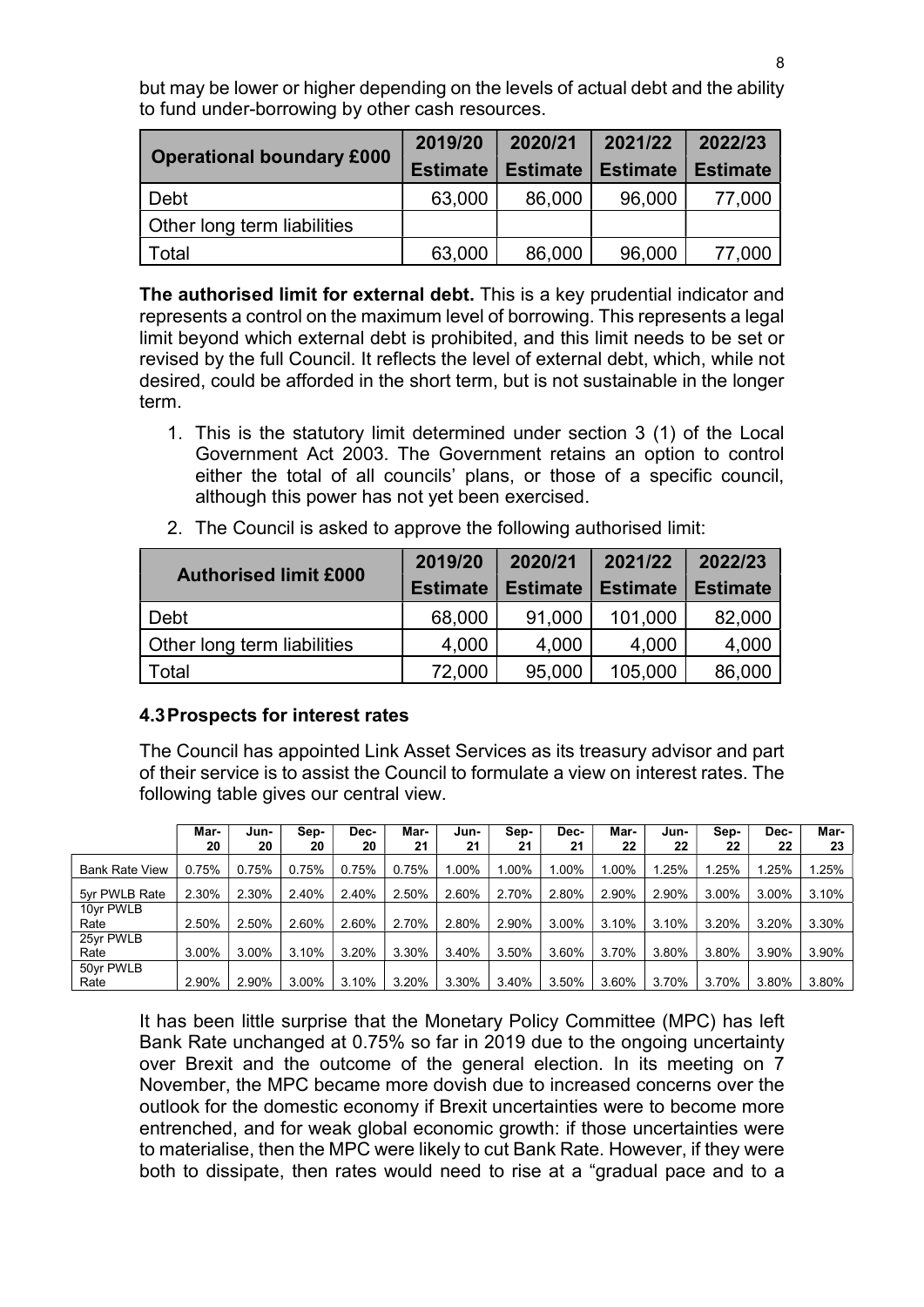limited extent". Brexit uncertainty has had a dampening effect on UK GDP growth in 2019, especially around mid-year. There is still some residual risk that the MPC could cut Bank Rate as the UK economy is still likely to only grow weakly in 2020 due to continuing uncertainty over whether there could effectively be a no deal Brexit in December 2020 if agreement on a trade deal is not reached with the EU. Until that major uncertainty is removed, or the period for agreeing a deal is extended, it is unlikely that the MPC would raise Bank Rate.

A more thorough economic outlook is detailed in appendices 2 and 3.

## 4.4 Borrowing strategy

The Council is currently maintaining an under-borrowed position. This means that the capital borrowing need (the Capital Financing Requirement), has not been fully funded with loan debt as cash supporting the Council's reserves, balances and cash flow has been used as a temporary measure. This strategy is prudent as investment returns are low and counterparty risk is still an issue that needs to be considered.

Against this background and the risks within the economic forecast, caution will be adopted with the 2020/21 treasury operations. The Deputy Chief Executive (S151) will monitor interest rates in financial markets and adopt a pragmatic approach to changing circumstances:

- if it was felt that there was a significant risk of a sharp FALL in borrowing rates (e.g. due to a marked increase of risks around relapse into recession or of risks of deflation), then long-term borrowing will be postponed.
- if it was felt that there was a significant risk of a much sharper RISE in borrowing rates than that currently forecast, perhaps arising from an acceleration in the rate of increase in central rates in the USA and UK, an increase in world economic activity, or a sudden increase in inflation risks, then the portfolio position will be re-appraised. Most likely, fixed rate funding will be drawn whilst interest rates are lower than they are projected to be in the next few years.
- The Council will consider all external loan options available in the market including Public Works Loans Board, Banks, Other Local Authorities and the Municipal Bond Agency. The term and repayment profile of any loans will be determined by the periods we need finance. The level of borrowing will stay within the limits.

Any decisions will be reported to the Cabinet at the next available opportunity.

## 4.5 Policy on borrowing in advance of need

The Council will not borrow more than or in advance of its needs purely in order to profit from the investment of the extra sums borrowed. Any decision to borrow in advance will be within forward approved Capital Financing Requirement estimates, and will be considered carefully to ensure that value for money can be demonstrated and that the Council can ensure the security of such funds.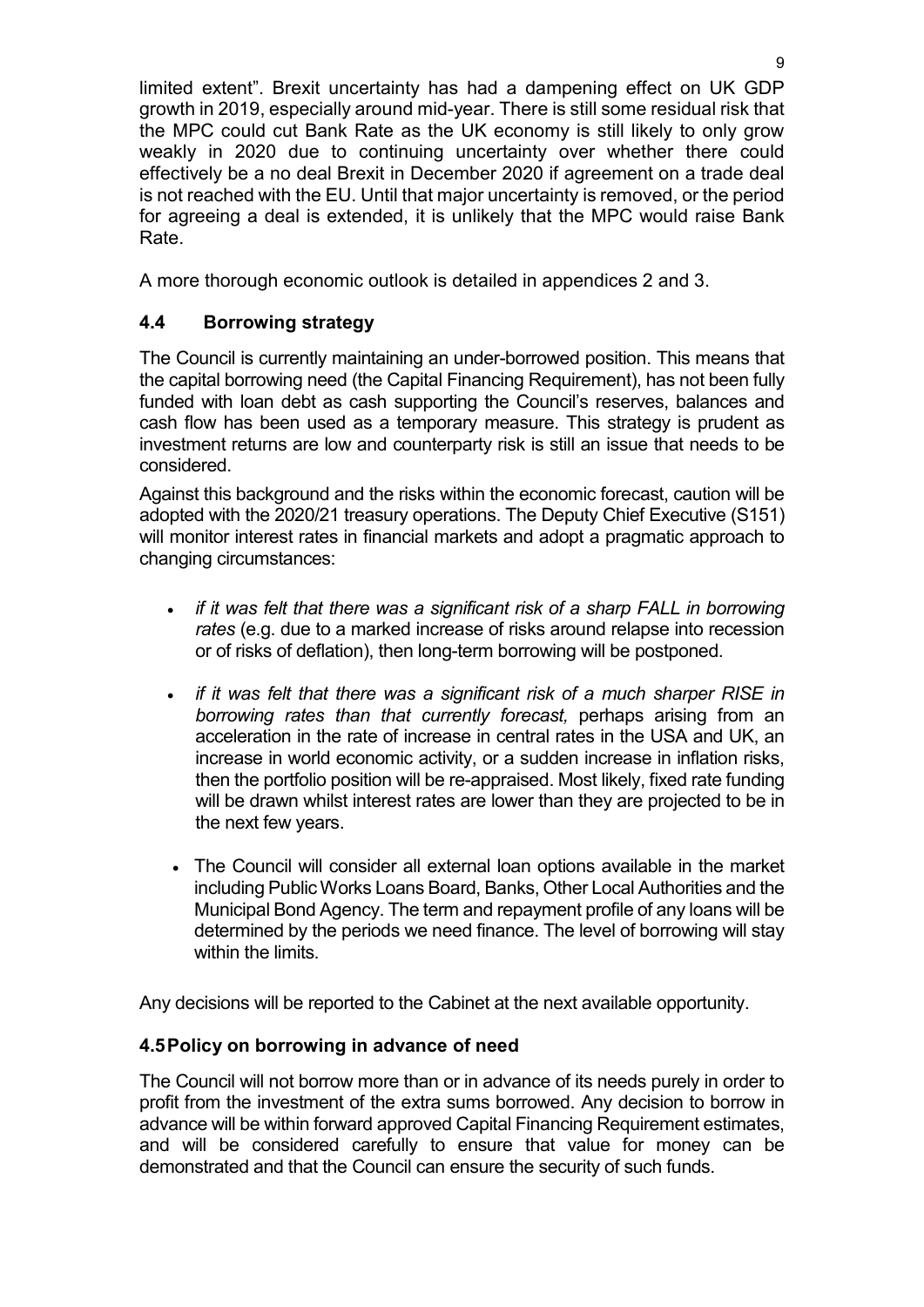Risks associated with any borrowing in advance activity will be subject to prior appraisal and subsequent reporting through the mid-year or annual reporting mechanism.

## 4.6 Debt rescheduling

Rescheduling of current borrowing in our debt portfolio is unlikely to occur as the 100 bps increase in PWLB rates only applied to new borrowing rates and not to premature debt repayment rates.

If rescheduling is done, it will be reported to the Cabinet at the earliest meeting following its action.

### 4.7 New financial institutions as a source of borrowing and / or types of borrowing

Following the decision by the PWLB on 9 October 2019 to increase their margin over gilt yields by 100 bps to 180 basis points on loans lent to local authorities, consideration will also need to be given to sourcing funding at cheaper rates from the following:

- Local authorities (primarily shorter dated maturities)
- Financial institutions (primarily insurance companies and pension funds but also some banks, out of spot or forward dates)
- Municipal Bonds Agency (no issuance at present but there is potential)

The degree to which any of these options proves cheaper than PWLB Certainty Rate is still evolving at the time of writing but our advisors will keep us informed.

## 4.8 Approved Sources of Long and Short term Borrowing

| <b>On Balance Sheet</b> | <b>Fixed</b> | <b>Variable</b> |
|-------------------------|--------------|-----------------|
| <b>PWLB</b>             |              |                 |
| Municipal bond agency   |              |                 |
| Local authorities       |              |                 |
| <b>Banks</b>            |              |                 |
| <b>Finance leases</b>   |              |                 |

# 5.0 ANNUAL INVESTMENT STRATEGY

## 5.1 Investment policy – management of risk

The Ministry of Housing, Communities and Local Government (MHCLG) and CIPFA have extended the meaning of 'investments' to include both financial and non-financial investments. This report deals solely with financial investments (as managed by the treasury management team). Non-financial investments, essentially the purchase of income yielding assets, are covered in the Capital Strategy (a separate report).

The Council's investment policy has regard to the following: -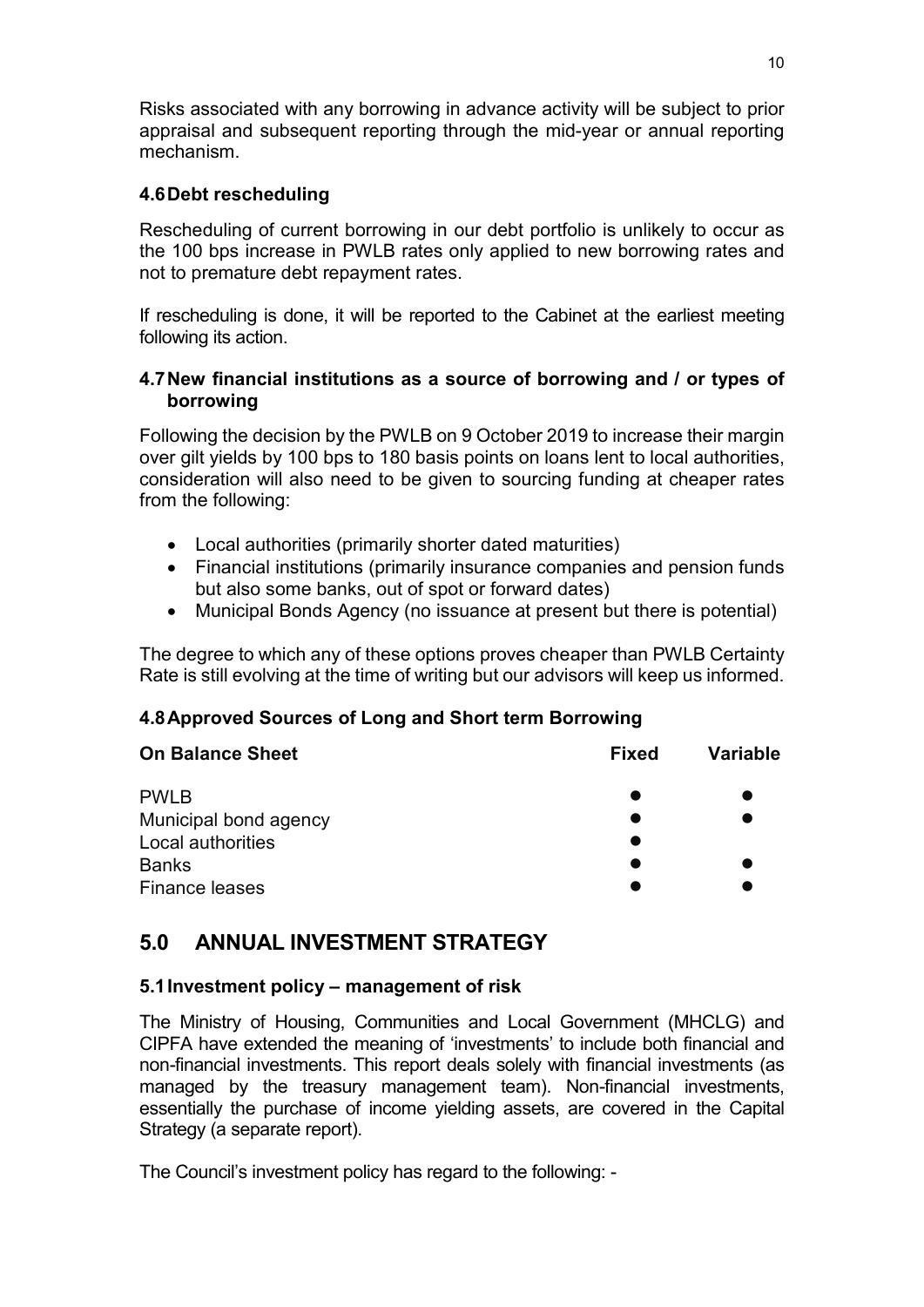- MHCLG's Guidance on Local Government Investments ("the Guidance")
- CIPFA Treasury Management in Public Services Code of Practice and Cross Sectoral Guidance Notes 2017 ("the Code")
- CIPFA Treasury Management Guidance Notes 2018

The Council's investment priorities will be security first, portfolio liquidity second and then yield (return).

The above guidance from the MHCLG and CIPFA place a high priority on the management of risk. This authority has adopted a prudent approach to managing risk and defines its risk appetite by the following means: -

- 1. Minimum acceptable credit criteria are applied in order to generate a list of highly creditworthy counterparties. This also enables diversification and thus avoidance of concentration risk. The key ratings used to monitor counterparties are the short term and long-term ratings.
- 2. Other information: ratings will not be the sole determinant of the quality of an institution; it is important to continually assess and monitor the financial sector on both a micro and macro basis and in relation to the economic and political environments in which institutions operate. The assessment will also take account of information that reflects the opinion of the markets. To achieve this consideration the Council will engage with its advisors to maintain a monitor on market pricing such as "credit default swaps" and overlay that information on top of the credit ratings.
- 3. Other information sources used will include the financial press, share price and other such information pertaining to the financial sector in order to establish the most robust scrutiny process on the suitability of potential investment counterparties.
- 4. The Council has defined the list of types of investment instruments that the treasury management team are authorised to use. See Appendix 4 for a list.
- 5. Lending and transaction limits (amounts and maturity), for each counterparty will be set through applying the matrix table in section 5.2.
- 6. The Council will set a limit for the amount of its investments which are invested for longer than 365 days (see section 5.4).
- 7. Investments will only be placed with counterparties from countries with a specified minimum sovereign rating (see section 5.3).
- 8. The Council has engaged external consultants (see paragraph 1.5), to provide expert advice on how to optimise an appropriate balance of security, liquidity and yield, given the risk appetite of the Council in the context of the expected level of cash balances and need for liquidity throughout the year.
- 9. All investments will be denominated in sterling.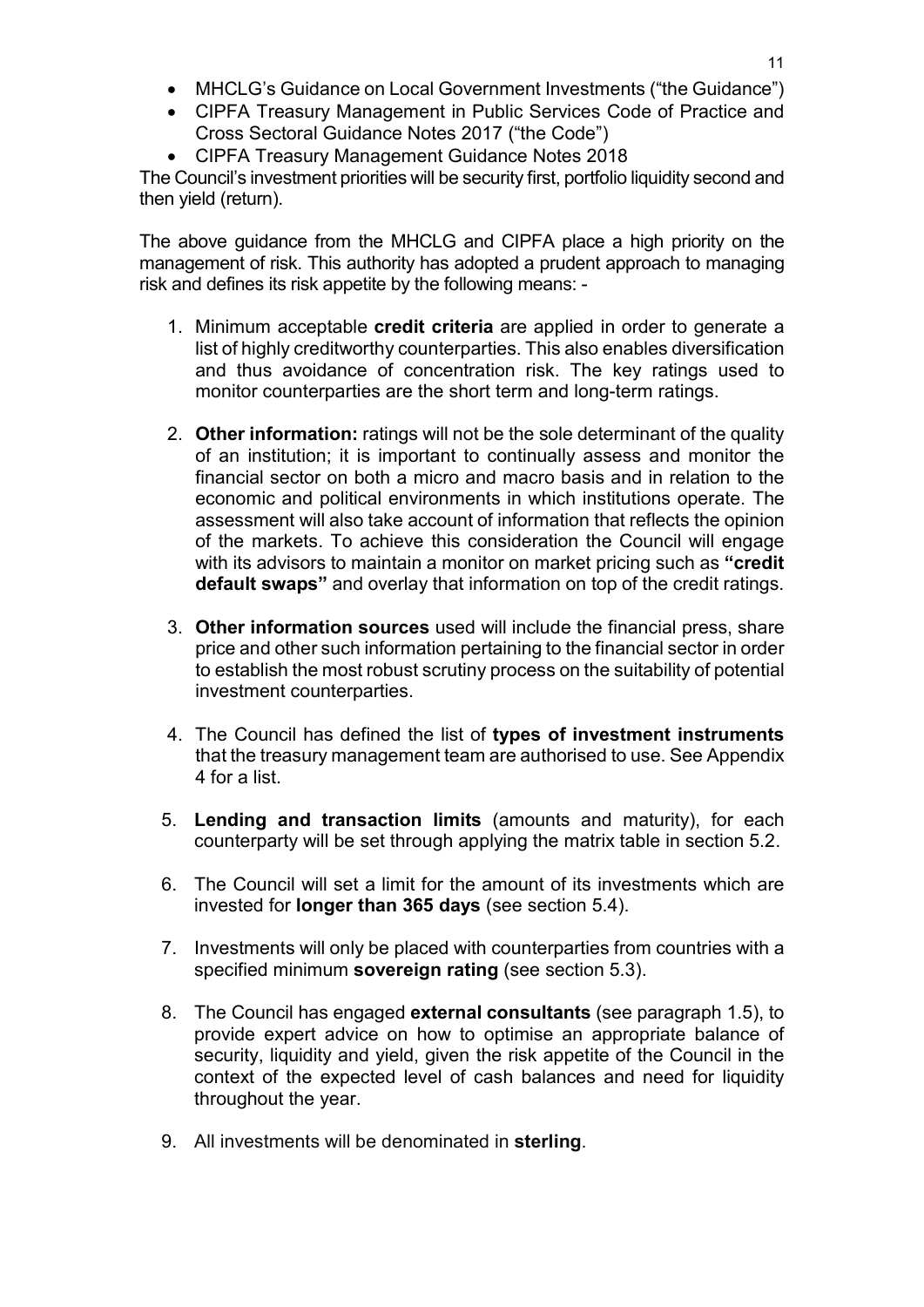10. As a result of the change in accounting standards for 2019/20 under IFRS 9, the Council will consider the implications of investment instruments which could result in an adverse movement in the value of the amount invested and resultant charges at the end of the year to the General Fund. (In November 2018, the MHCLG concluded a consultation for a temporary override to allow English local authorities time to adjust their portfolio of all pooled investments by announcing a statutory override to delay implementation of IFRS 9 for five years commencing from 1 April 2018.)

However, this authority will also pursue **value for money** in treasury management and will monitor the yield from investment income against appropriate benchmarks for investment performance (see section 5.5). Regular monitoring of investment performance will be carried out during the year.

The above criteria are unchanged from last year.

### 5.2 Creditworthiness policy

The primary principle governing the Council's investment criteria is the security of its investments, although the yield or return on the investment is also a key consideration. After this main principle, the Council will ensure that:

- It maintains a policy covering both the categories of investment types it will invest in, criteria for choosing investment counterparties with adequate security, and monitoring their security. This is set out in the specified and non-specified investment sections below; and
- It has sufficient liquidity in its investments. For this purpose, it will set out procedures for determining the maximum periods for which funds may prudently be committed. These procedures also apply to the Council's prudential indicators covering the maximum principal sums invested.

The Deputy Chief Executive (S151) will maintain a counterparty list in compliance with the following criteria and will revise the criteria and submit them to Council for approval as necessary. These criteria are separate to that which determines which types of investment instrument are either specified or nonspecified as it provides an overall pool of counterparties considered high quality which the Council may use, rather than defining what types of investment instruments are to be used.

Credit rating information is supplied by Link Asset Services, our treasury advisors, on all active counterparties that comply with the criteria below. Any counterparty failing to meet the criteria would be omitted from the counterparty (dealing) list. Any rating changes, rating Watches (notification of a likely change), rating Outlooks (notification of the longer-term bias outside the central rating view) are provided to officers almost immediately after they occur and this information is considered before dealing. For instance, a negative rating Watch applying to a counterparty with the minimum Council criteria will be suspended from use, with all others being reviewed in light of market conditions.

The criteria for providing a pool of high quality investment counterparties (both specified and non-specified investments) is: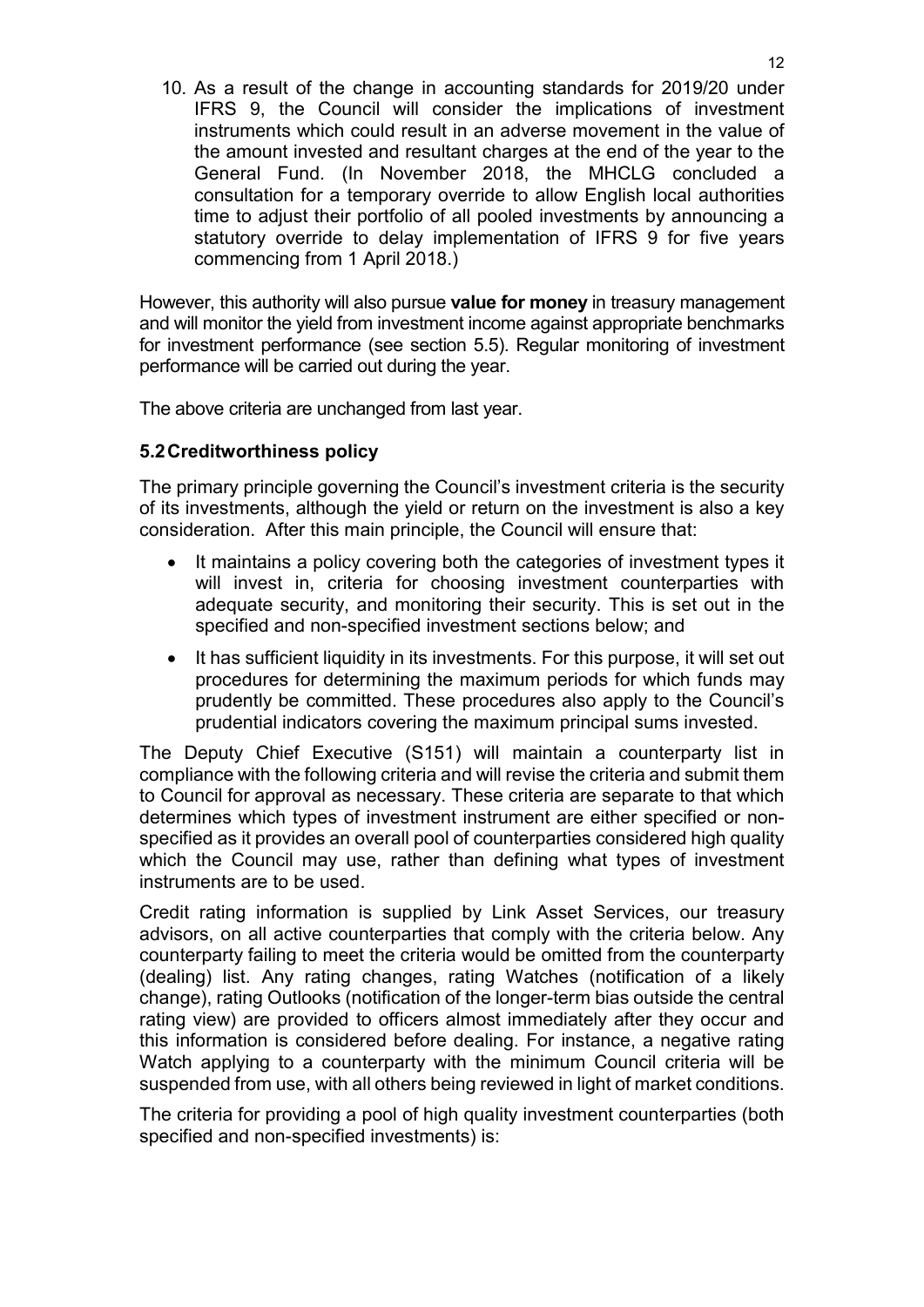- Banks 1 good credit quality the Council will only use banks which:
	- i. are UK banks; and/or
	- ii. are non-UK and domiciled in a country which has a minimum sovereign Long Term Fitch rating of AAA

and have, as a minimum, a credit rating of F1 (Fitch), with regard for Moody's and Standard & Poor's credit ratings (where rated).

- Banks 2 Part nationalised UK bank Royal Bank of Scotland ring-fenced operations. These banks can be included provided they continue to be part nationalised or meet the ratings in Banks 1 above.
- Banks 3 The Council's own banker for transactional purposes if the bank falls below the above criteria, although in this case balances will be minimised in both monetary size and time invested.
- Building societies The Council will use all societies which:
	- i. Meet the Fitch rating for banks outlined above; and
	- ii. Have assets in excess of £1bn;
- Money Market Funds Fitch CNAV AAAmmf/AAA
- Money Market Funds LNVAV AAAmmf/AAA
- Money Market Funds VNAV AAAmmf/AAA
- UK Government (including gilts, Treasury Bills and the DMADF)
- Local authorities, Police, Fire, parish councils and other public bodies

Use of additional information other than credit ratings. Additional requirements under the Code require the Council to supplement credit rating information. Whilst the above criteria relies primarily on the application of credit ratings to provide a pool of appropriate counterparties for officers to use, additional operational market information will be applied before making any specific investment decision from the agreed pool of counterparties. This additional market information (for example Credit Default Swaps, rating Watches/Outlooks) will be applied to compare the relative security of differing investment opportunities.

Time and monetary limits applying to investments. The time and monetary limits for institutions on the Council's counterparty list are as follows (these will cover both specified and non-specified investments):

|                                  | <b>Fitch Short</b><br>term Rating | <b>Money</b><br>and/or %<br>Limit | <b>Transaction</b><br>Limit | <b>Time</b><br>Limit |
|----------------------------------|-----------------------------------|-----------------------------------|-----------------------------|----------------------|
| <b>Banks 1 higher quality</b>    | F1                                | £5m                               | £5m                         | 2yr                  |
| <b>Banks 1 medium</b><br>quality | n/a                               | n/a                               | n/a                         | n/a                  |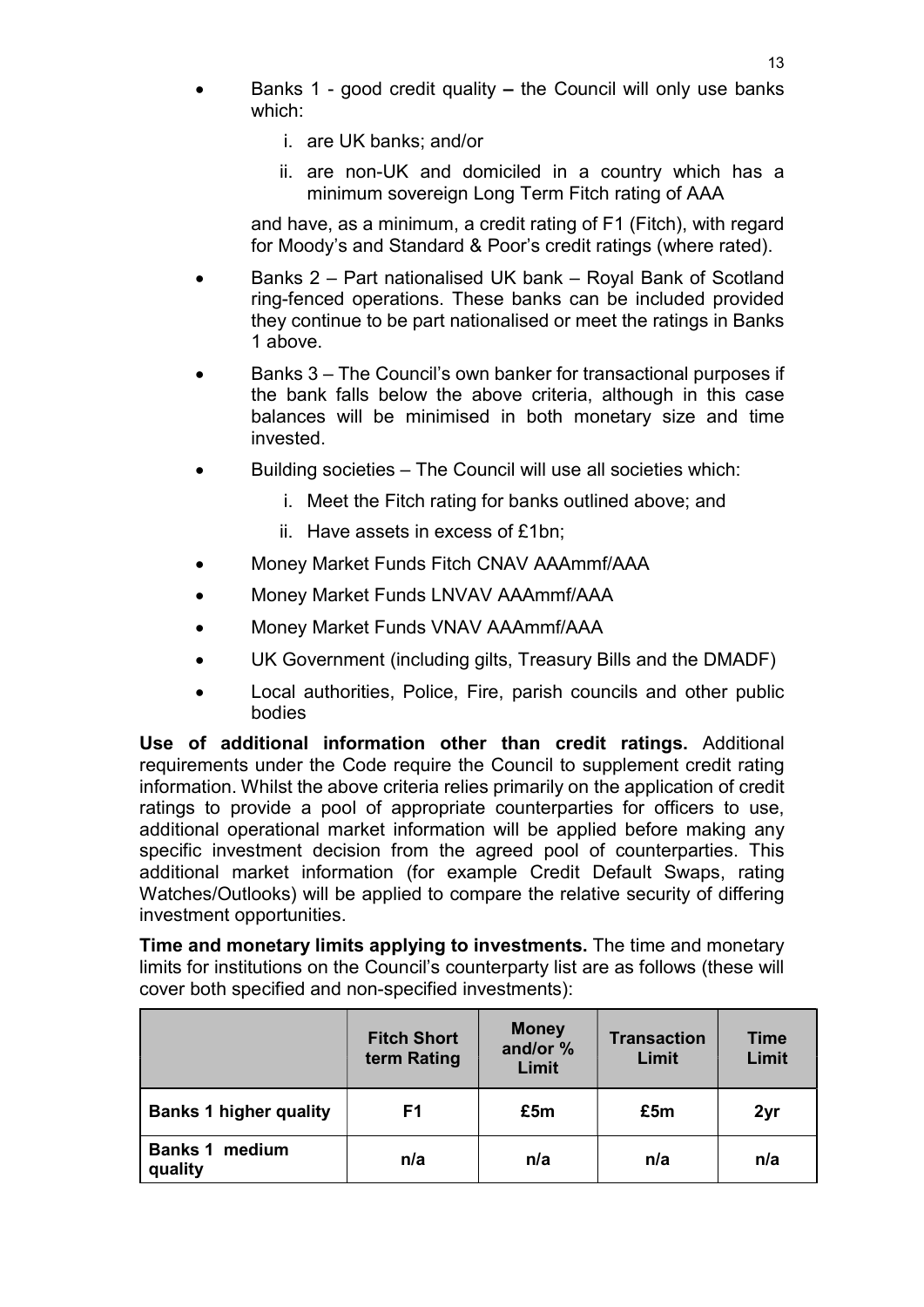| <b>Banks 1 lower quality</b>                                           | n/a                    | n/a                               | n/a                         | n/a                  |
|------------------------------------------------------------------------|------------------------|-----------------------------------|-----------------------------|----------------------|
| Banks 2 - part<br>nationalised                                         | F <sub>1</sub>         | £5m                               | £5m                         | 1yr                  |
| Limit 3 category -<br><b>Council's banker (not</b><br>meeting Banks 1) | F2/F3                  | £5m (call<br>account)             | £5m (call<br>account)       | 1 day                |
| <b>Other institutions limit</b><br>(including<br>subsidiaries)         | n/a                    | n/a                               | n/a                         | n/a                  |
| <b>DMADF</b>                                                           | UK sovereign<br>rating | unlimited                         | unlimited                   | unlimited            |
| <b>Local authorities &amp;</b><br>other public bodies                  | N/A                    | unlimited                         | unlimited                   | unlimited            |
| <b>Other Bodies</b>                                                    | N/A                    | £3m                               | £3m                         | unlimited            |
|                                                                        | <b>Fund Rating</b>     | <b>Money</b><br>and/or %<br>Limit | <b>Transaction</b><br>Limit | <b>Time</b><br>Limit |
| <b>Money Market Funds -</b><br><b>CNAV</b>                             | AAAmmf/AAA             | £2m                               | £2m                         | liquid               |
| <b>Money Market Funds -</b><br><b>LVNAV</b>                            | AAAmmf/AAA             | £2m                               | £2m                         | liquid               |
| <b>Money Market Funds -</b><br><b>VNAV</b>                             | AAAmmf/AAA             | £2m                               | £2m                         | liquid               |

The proposed criteria for specified and non-specified investments are shown in Appendix 4 for approval.

#### UK banks – ring fencing

The largest UK banks (those with more than £25bn of retail / Small and Mediumsized Enterprise (SME) deposits) are required, by UK law, to separate core retail banking services from their investment and international banking activities by 1st January 2019. This is known as "ring-fencing". Whilst smaller banks with less than £25bn in deposits are exempt, they can choose to opt up. Several banks are very close to the threshold already and so may come into scope in the future regardless.

Ring-fencing is a regulatory initiative created in response to the global financial crisis. It mandates the separation of retail and SME deposits from investment banking, in order to improve the resilience and resolvability of banks by changing their structure. In general, simpler activities offered from within a ringfenced bank (RFB), will be focused on lower risk, day-to-day core transactions, whilst more complex and "riskier" activities are required to be housed in a separate entity, a non-ring-fenced bank (NRFB). This is intended to ensure that an entity's core activities are not adversely affected by the acts or omissions of other members of its group.

While the structure of the banks included within this process may have changed, the fundamentals of credit assessment have not. The Council will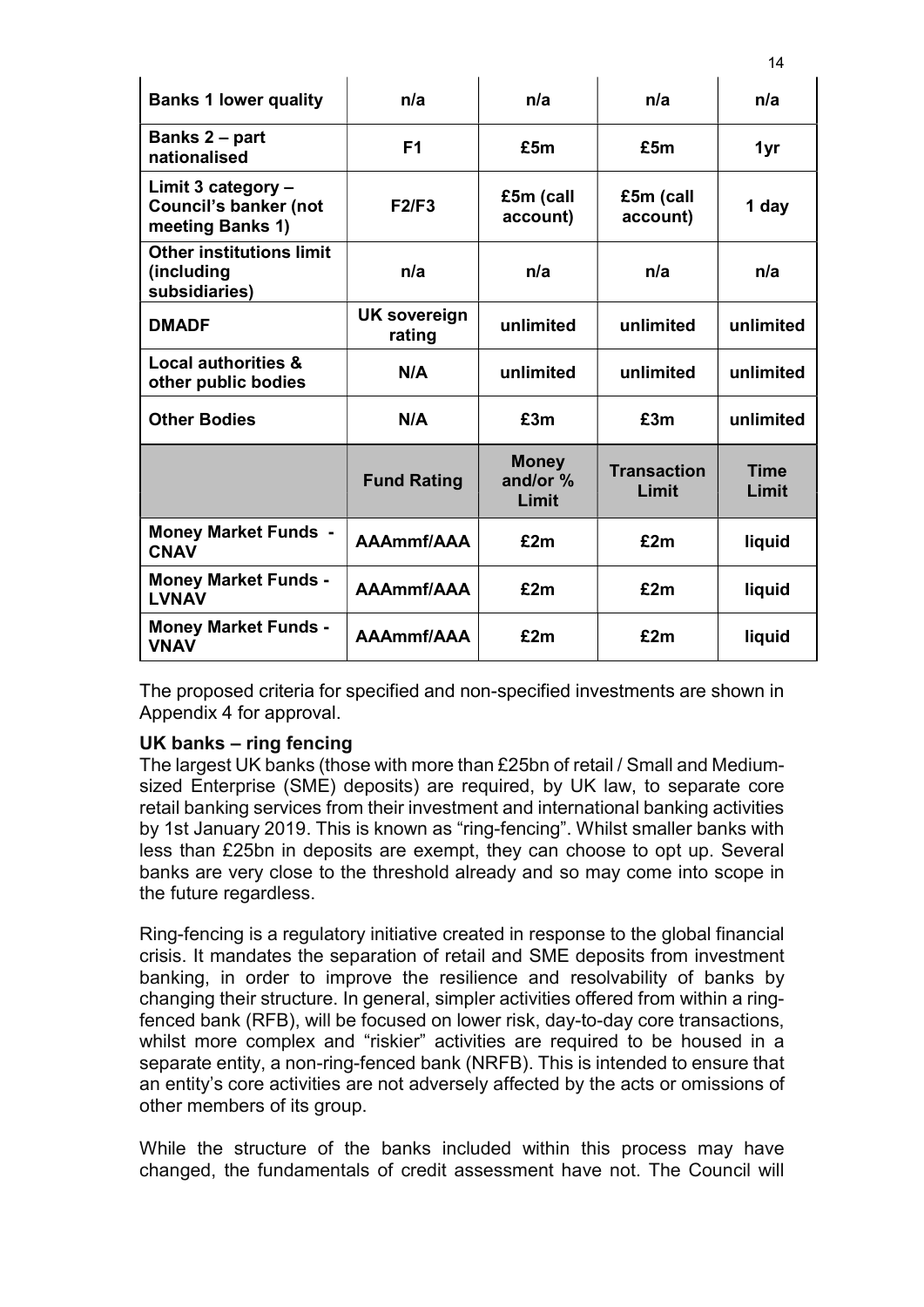continue to assess the new-formed entities in the same way that it does others and those with sufficiently high ratings (and any other metrics considered), will be considered for investment purposes.

## 5.3 Other limits

Due care will be taken to consider the country, group and sector exposure of the Council's investments.

- a) Country limit. The Council has determined that it will only use approved counterparties from the UK and from countries with a minimum sovereign credit rating of AAA. The list of countries that qualify using this credit criteria as at the date of this report are shown in Appendix 5. This list will be added to, or deducted from, by officers should ratings change in accordance with this policy.
- b) Other limits. In addition:
	- no more than 30% of overall investment balances will be placed with any non-UK country at any time;
	- limits in place above will apply to a group of companies:
	- $\bullet$  the Council will not hold more than £5m with any banking group;

## 5.4 Investment strategy

In-house funds. Investments will be made with reference to the core balance and cash flow requirements and the outlook for short-term interest rates (i.e. rates for investments up to 12 months). Greater returns are usually obtainable by investing for longer periods. While most cash balances are required in order to manage the ups and downs of cash flow cash sums can be identified that could be invested for longer periods, the value to be obtained from longer term investments will be carefully assessed.

- If it is thought that Bank Rate is likely to rise significantly within the time horizon being considered, then consideration will be given to keeping most investments as being short term or variable.
- Conversely, if it is thought that Bank Rate is likely to fall within that time period, consideration will be given to locking in higher rates currently obtainable, for longer periods.

#### Investment returns expectations.

On the assumption that the UK and EU agree a Brexit deal including the terms of trade by the end of 2020 or soon after, then Bank Rate is forecast to increase only slowly over the next few years to reach 1.25% by quarter 1 2023. Bank Rate forecasts for financial year ends (March) are:

- $\bullet$  Q1 2021 0.75%
- $\bullet$  Q1 2022 1.00%
- $\bullet$  Q1 2023 1.25%

The suggested budgeted investment earnings rates for returns on investments placed for periods up to about three months during each financial year are as follows: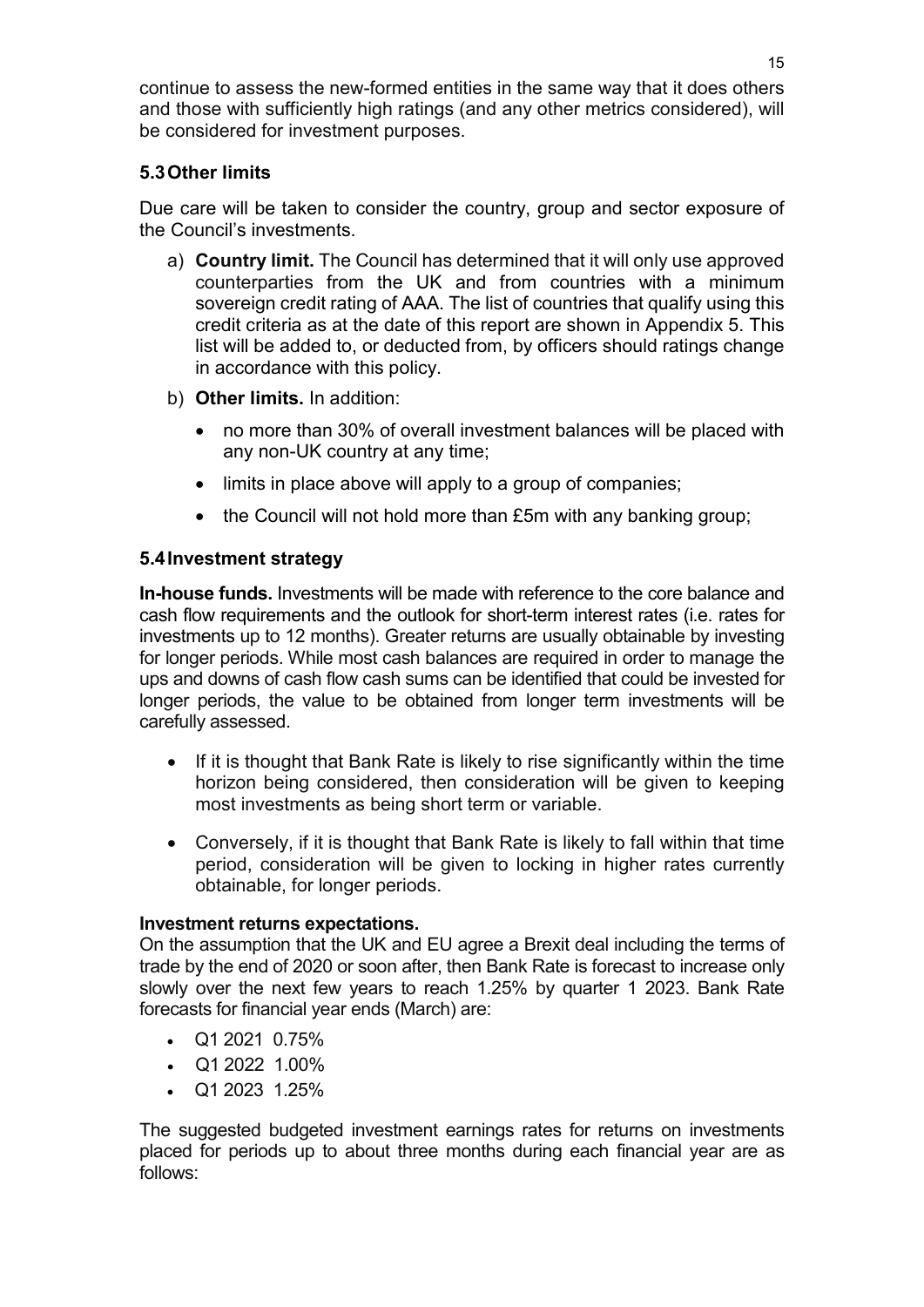| 2019/20     | 0.75% |
|-------------|-------|
| 2020/21     | 0.75% |
| 2021/22     | 1.00% |
| 2022/23     | 1.25% |
| 2023/24     | 1.50% |
| 2024/25     | 1.75% |
| Later years | 2.25% |

- The overall balance of risks to economic growth in the UK is probably to the downside due to the weight of all the uncertainties over Brexit, as well as a softening global economic picture.
- The balance of risks to increases in Bank Rate and shorter term PWLB rates are broadly similarly to the downside.
- In the event that a Brexit deal is agreed with the EU and approved by Parliament, the balance of risks to economic growth and to increases in Bank Rate is likely to change to the upside.

Investment treasury indicator and limit - total principal funds invested for greater than 365 days. These limits are set with regard to the Council's liquidity requirements and to reduce the need for early sale of an investment, and are based on the availability of funds after each year-end.

| Upper limit for principal sums<br>invested for longer than 365 days              | 2020/21 (£m) | 2021/22 (£m) | $2022/23$ (£m) |  |
|----------------------------------------------------------------------------------|--------------|--------------|----------------|--|
| Principal sum invested for longer<br>than 365 days but not exceeding<br>2 years. |              |              |                |  |

The Council is asked to approve the following treasury indicator and limit:

For its cash flow generated balances, the Council will seek to utilise money market funds and short-dated deposits (overnight to 365 days) in order to benefit from the compounding of interest.

#### 5.5 Investment performance / risk benchmarking

The Council will use an investment benchmark to assess the performance of its investment portfolio of 7 day LIBID.

#### 5.6 End of year investment report

At the end of the financial year, the Council will report on its investment activity as part of its Annual Treasury Report.

#### 5.7 Commercial and Non-Financial Investments

Property Investments. A limit of £5m will be applied to the use of non-specified investments. This principally relates to property funds, which is within the Local Authorities' Property Fund via CCLA.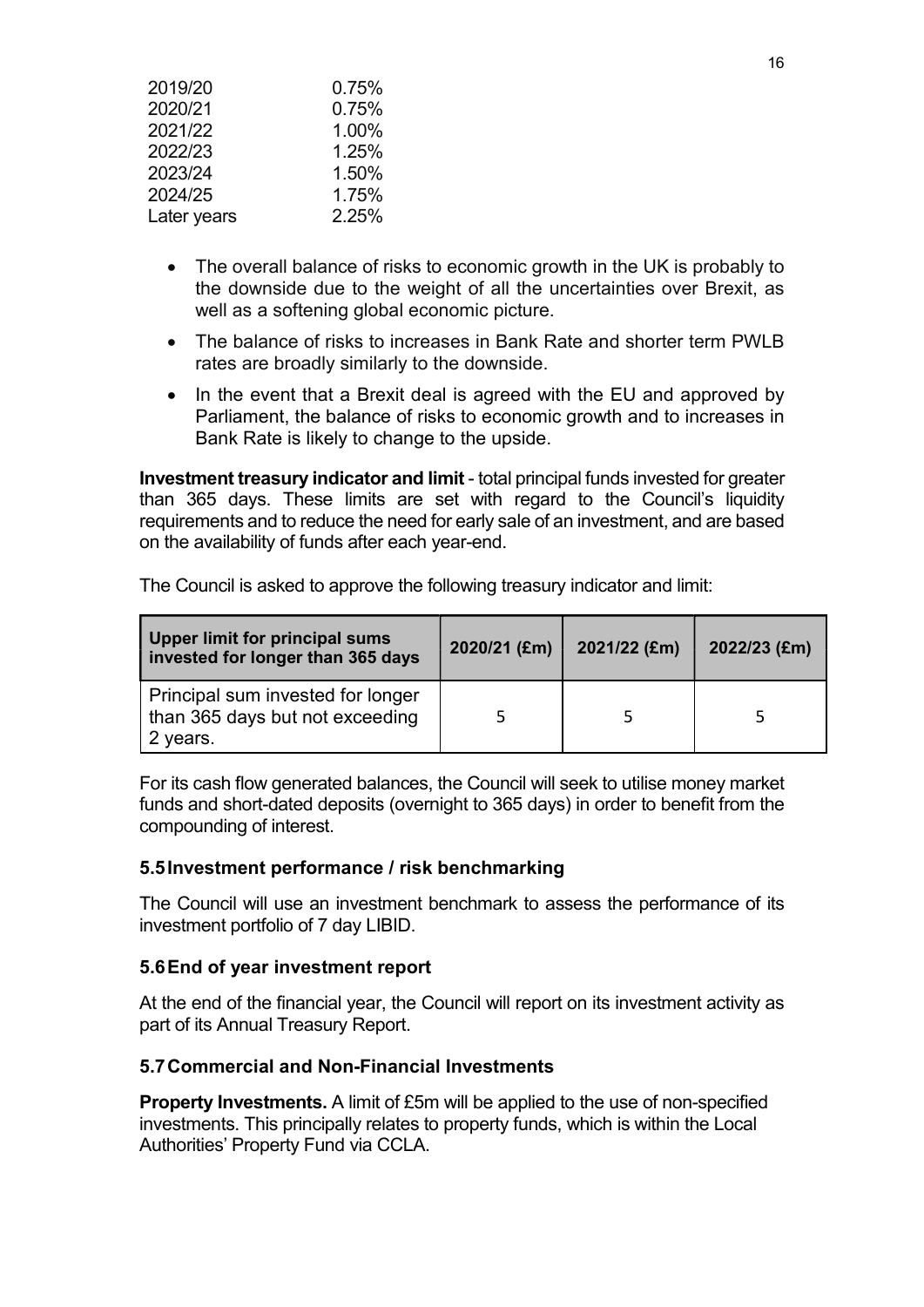Non-Financial Investments. On the 30<sup>th</sup> March 2017, Cabinet approved the establishment of a Special Purpose Vehicle – 3 Rivers Developments Limited and that the Council could lend to 3 Rivers Developments Ltd. This company is a subsidiary of Mid Devon District Council and has the sole purpose of property development.

There is no cap on the amount of money that can be loaned to 3 Rivers Developments Ltd. However, for each new project the company takes on, there is an individual loan agreement signed by the S151 Officer prior to any lending. All project spending / borrowing requirements are approved annually by Cabinet during March as part of the Annual Report/Business Plan.

Please refer to the Capital Strategy for a more detailed programme and borrowing streams.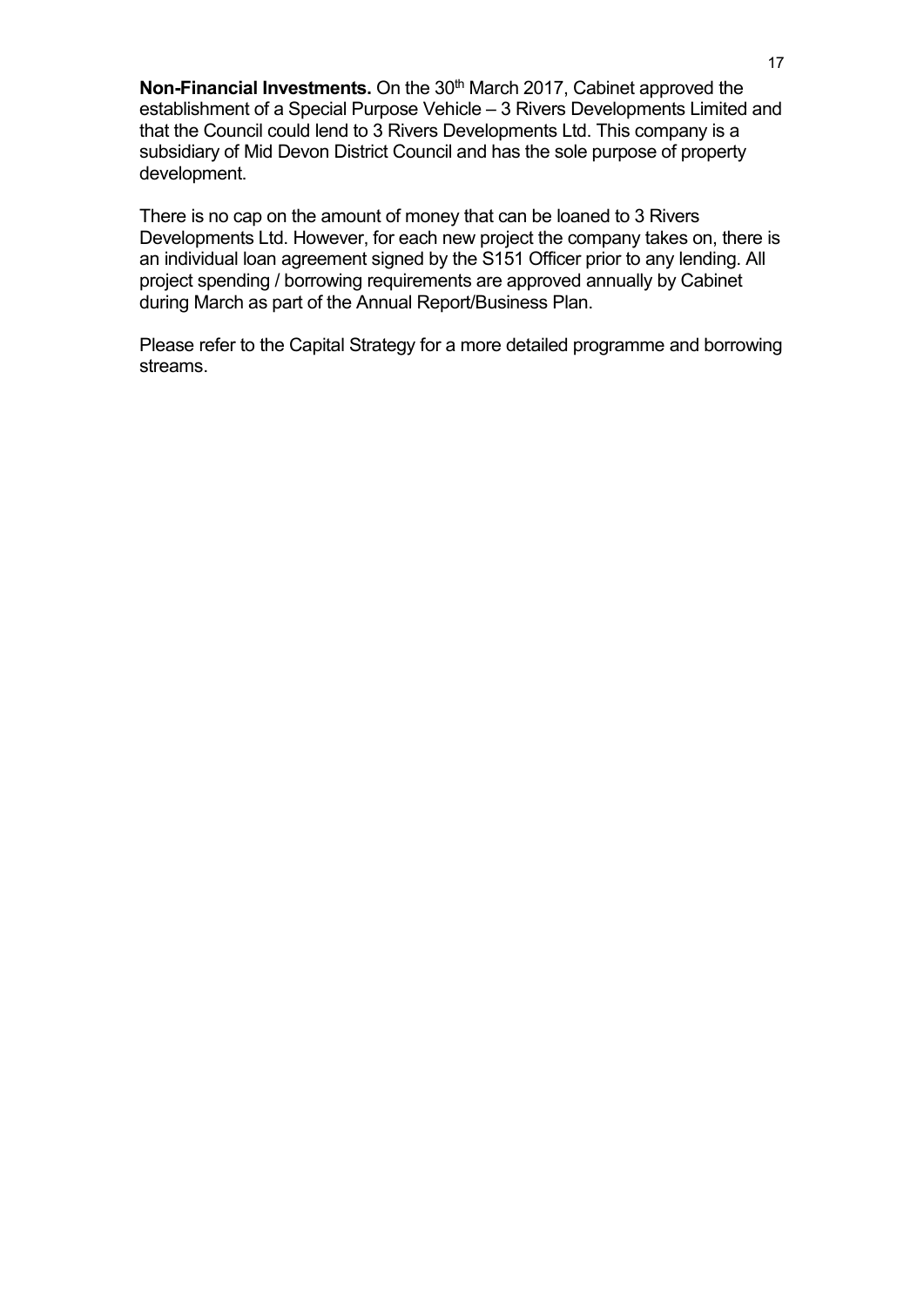# APPENDICES

- 1. Prudential and treasury indicators and MRP statement
- 2. Interest rate forecasts
- 3. Economic background
- 4. Treasury management practice 1 credit and counterparty risk management
- 5. Approved countries for investments
- 6. Treasury management scheme of delegation
- 7. The treasury management role of the Section 151 Officer
- 8. Current list of eligible counterparties
- 9. Treasury Management Practices (TMPs)

#### Contact for more information:

Andrew Jarrett (01884 234242 / ajarrett@middevon.gov.uk) or

Kieran Knowles (01884 244624 / kknowles@middevon.gov.uk)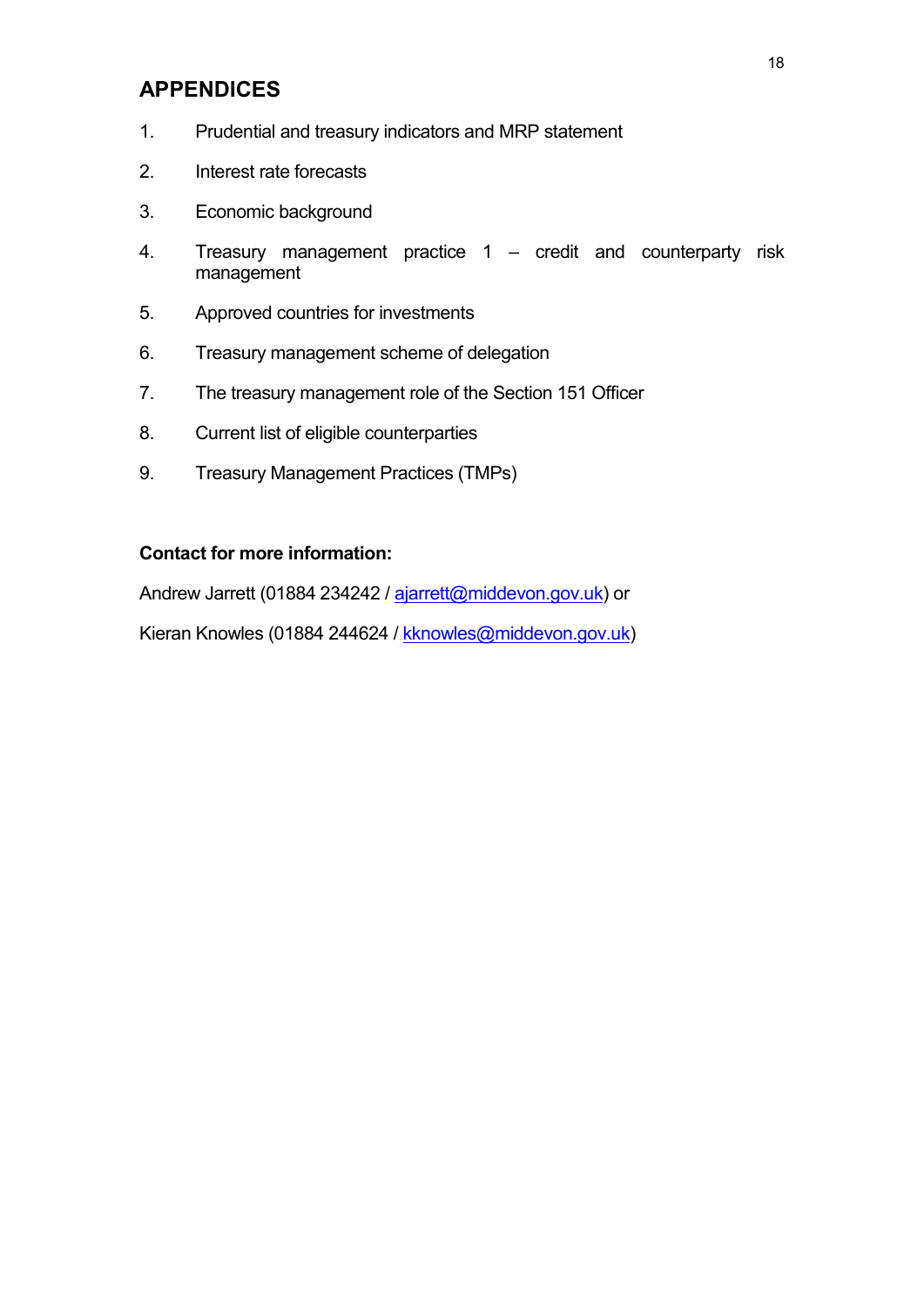### 1.0 THE CAPITAL PRUDENTIAL AND TREASURY INDICATORS 2020/21 – 2022/23

The Council's capital expenditure plans are the key driver of treasury management activity. The output of the capital expenditure plans is reflected in the prudential indicators, which are designed to assist members' overview and confirm capital expenditure plans.

## 1.1 Capital expenditure

See section 3.1 for the breakdown of capital expenditure.

### 1.1.1 Affordability prudential indicators

The previous sections cover the overall capital and control of borrowing prudential indicators, but within this framework prudential indicators are required to assess the affordability of the capital investment plans. These provide an indication of the impact of the capital investment plans on the Council's overall finances. The Council is asked to approve the following indicators:

#### Ratio of financing costs to net revenue stream

This indicator identifies the trend in the cost of capital, (borrowing and other long-term obligation costs net of investment income), against the net revenue stream.

| $\frac{0}{0}$ | 2018/19<br><b>Actual</b> | 2019/20<br><b>Estimate</b> | 2020/21<br><b>Estimate</b> | 2021/22<br><b>Estimate</b> | 2022/23<br><b>Estimate</b> |
|---------------|--------------------------|----------------------------|----------------------------|----------------------------|----------------------------|
| Non-HRA       | 0.09%                    | 1.72%                      | 6.88%                      | 7.90%                      | 7.66%                      |
| <b>HRA</b>    | 15.85%                   | 16.17%                     | 15.25%                     | 15.34%                     | 14.65%                     |

The estimates of financing costs include current commitments and the proposals in this budget report.

## 1.2 Minimum Revenue Provision (MRP) Policy Statement

Where the Council finances capital expenditure by debt, it must put aside resources to repay that debt in later years. The amount charged to the revenue budget for the repayment of debt is known as Minimum Revenue Provision (MRP), although there has been no statutory minimum since 2008. The Local Government Act 2003 requires the Council to have regard to the Ministry of Housing, Communities & Local Government Statutory Guidance on Minimum Revenue Provision (the MHCLG Guidance) most recently updated in 2018.

The broad aim of the MHCLG Guidance is to ensure that debt is repaid over a period that is either reasonably commensurate with that over which the capital expenditure provides benefits, or, in the case of borrowing supported by Government Revenue Support Grant, reasonably commensurate with the period implicit in the determination of that grant.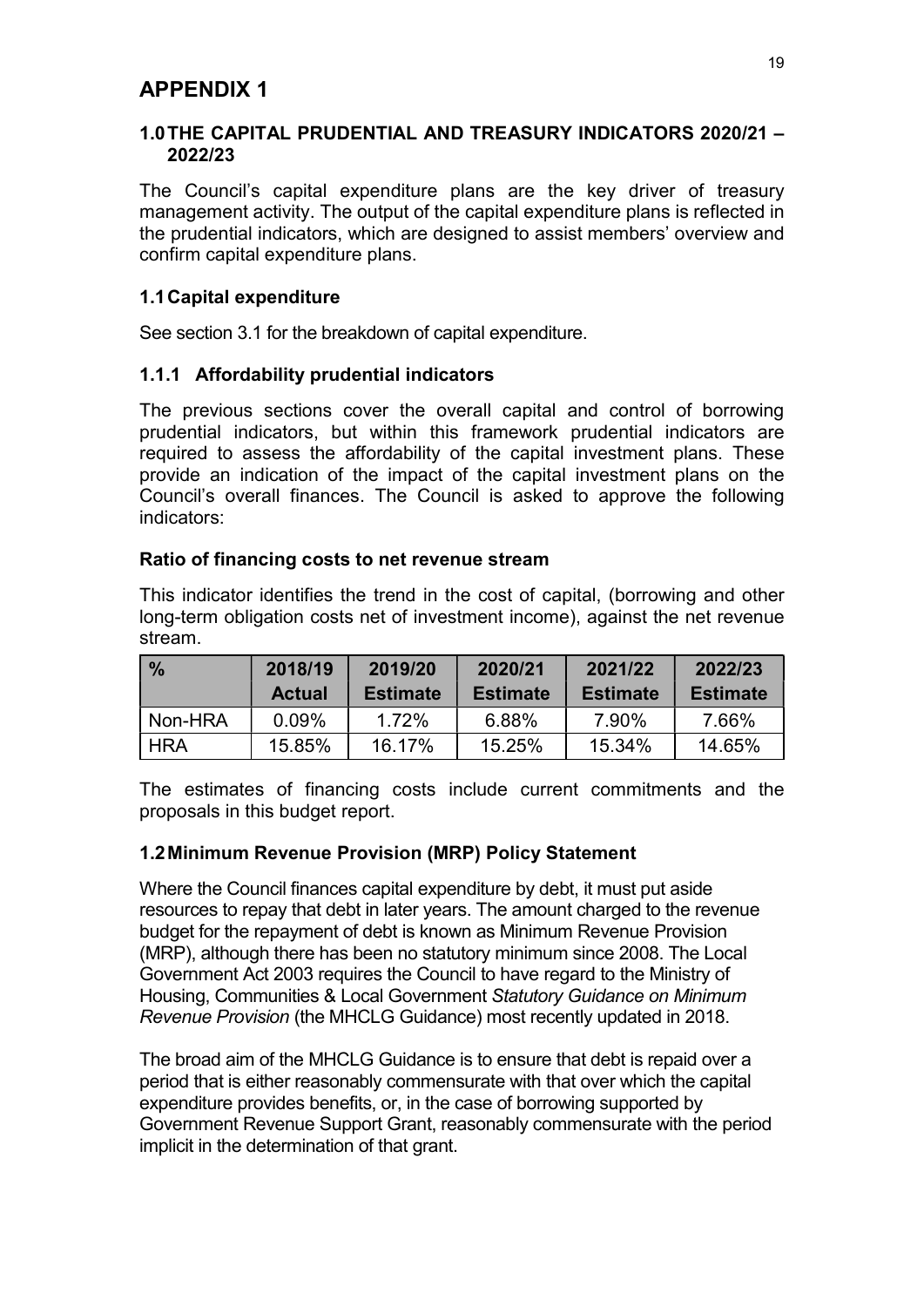The MHCLG Guidance requires the Council to approve an Annual MRP Statement each year, and recommends a number of options for calculating a prudent amount of MRP. The Council is recommended to approve the following MRP Statement:

For capital expenditure incurred before 1 April 2008 or which in the future will be Supported Capital Expenditure, the MRP policy will be:

 $\bullet$  Based on CFR – MRP will be based on the CFR.

These options provide for an approximate 4% reduction in the borrowing need (CFR) each year.

From 1 April 2008 for all unsupported borrowing (including PFI and finance leases) the MRP policy will be:

 Asset life method – MRP will be based on the estimated life of the assets, in accordance with the regulations (this option must be applied for any expenditure capitalised under a Capitalisation Direction)

These options provide for a reduction in the borrowing need over approximately the asset's life.

Finance leases will have their capital financing applied on a straight line basis over the life of the lease contract.

There is no requirement on the HRA to make a minimum revenue provision but there is a requirement for a charge for depreciation to be made (although there are transitional arrangements in place).

The MRP requirement for a finance lease or PFI contract is deemed to be equal to the element of the charge/rent that goes to write down the balance sheet liability.

For capital expenditure loans to third parties that are repaid in annual or more frequent instalments of principal, the Council will make nil MRP, but will instead apply the capital receipts arising from principal repayments to reduce the capital financing requirement. In years where there is no principal repayment, MRP will be charged in accordance with the MRP policy for the assets funded by the loan.

Capital expenditure incurred during 2020/21 will not be subject to a MRP charge until 2021/22.

## 1.3 MRP Overpayments

A change introduced by the revised MHCLG MRP Guidance was the allowance that any charges made over the statutory minimum revenue provision (MRP), voluntary revenue provision or overpayments, can, if needed, be reclaimed in later years if deemed necessary or prudent. In order for these sums to be reclaimed for use in the budget, this policy must disclose the cumulative overpayment made each year. Up until the 31 March 2020, the total VRP overpayments were £0m.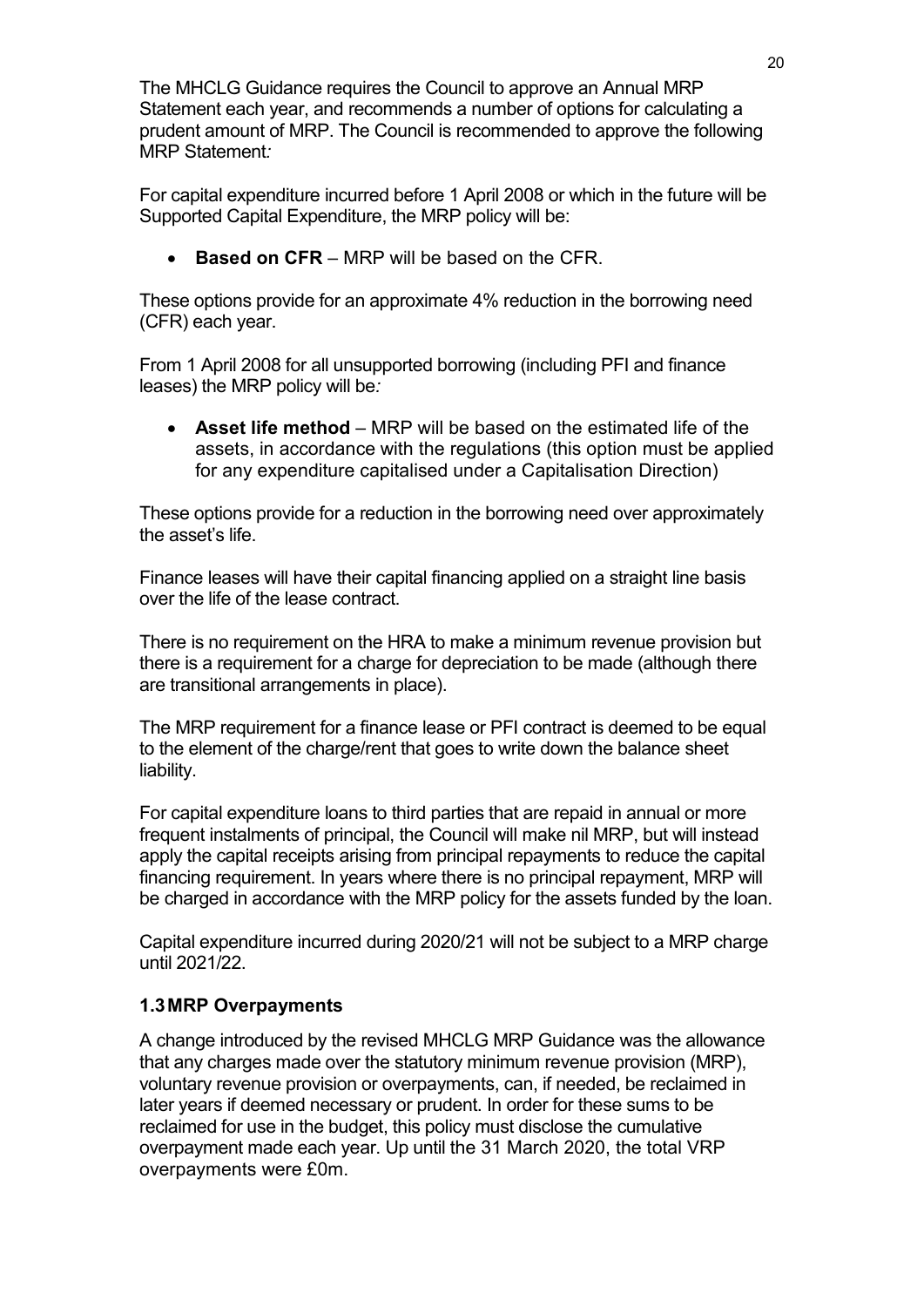#### 2.0 INTEREST RATE FORECASTS 2020-2023

|                       | Mar-<br>20 | Jun-<br>20 | Sep-<br>20 | Dec-<br>20 | Mar-<br>21 | Jun-<br>21 | Sep-<br>21 | Dec-<br>21 | Mar-<br>22 | Jun-<br>22 | Sep-<br>22 | Dec-<br>22 | Mar-<br>23 |
|-----------------------|------------|------------|------------|------------|------------|------------|------------|------------|------------|------------|------------|------------|------------|
| <b>Bank Rate View</b> | 0.75%      | 0.75%      | 0.75%      | 0.75%      | 0.75%      | $.00\%$    | 1.00%      | $.00\%$    | 1.00%      | 1.25%      | 1.25%      | 1.25%      | 1.25%      |
| 5yr PWLB Rate         | 2.30%      | 2.30%      | 2.40%      | 2.40%      | 2.50%      | 2.60%      | 2.70%      | 2.80%      | 2.90%      | 2.90%      | 3.00%      | 3.00%      | 3.10%      |
| 10yr PWLB             |            |            |            |            |            |            |            |            |            |            |            |            |            |
| Rate                  | 2.50%      | 2.50%      | 2.60%      | 2.60%      | 2.70%      | 2.80%      | 2.90%      | 3.00%      | 3.10%      | 3.10%      | 3.20%      | 3.20%      | 3.30%      |
| 25yr PWLB             |            |            |            |            |            |            |            |            |            |            |            |            |            |
| Rate                  | 3.00%      | 3.00%      | 3.10%      | 3.20%      | 3.30%      | 3.40%      | 3.50%      | 3.60%      | 3.70%      | 3.80%      | 3.80%      | 3.90%      | 3.90%      |
| 50yr PWLB             |            |            |            |            |            |            |            |            |            |            |            |            |            |
| Rate                  | 2.90%      | 2.90%      | 3.00%      | 3.10%      | 3.20%      | 3.30%      | 3.40%      | 3.50%      | 3.60%      | 3.70%      | 3.70%      | 3.80%      | 3.80%      |

Link Asset Services Interest Rate View

The above forecasts have been based on an assumption that there is an agreed deal on Brexit, including agreement on the terms of trade between the UK and EU, at some point in time. The result of the general election has removed much uncertainty around this major assumption. However, it does not remove uncertainty around whether agreement can be reached with the EU on a trade deal within the short time to December 2020, as the prime minister has pledged.

It has been little surprise that the Monetary Policy Committee (MPC) has left Bank Rate unchanged at 0.75% so far in 2019 due to the ongoing uncertainty over Brexit and the outcome of the general election. In its meeting on 7 November, the MPC became more dovish due to increased concerns over the outlook for the domestic economy if Brexit uncertainties were to become more entrenched, and for weak global economic growth: if those uncertainties were to materialise, then the MPC were likely to cut Bank Rate. However, if they were both to dissipate, then rates would need to rise at a "gradual pace and to a limited extent". Brexit uncertainty has had a dampening effect on UK GDP growth in 2019, especially around mid-year. There is still some residual risk that the MPC could cut Bank Rate as the UK economy is still likely to only grow weakly in 2020 due to continuing uncertainty over whether there could effectively be a no deal Brexit in December 2020 if agreement on a trade deal is not reached with the EU. Until that major uncertainty is removed, or the period for agreeing a deal is extended, it is unlikely that the MPC would raise Bank Rate.

Bond yields / PWLB rates. There has been much speculation during 2019 that the bond market has gone into a bubble, as evidenced by high bond prices and remarkably low yields. However, given the context that there have been heightened expectations that the US was heading for a recession in 2020, and a general background of a downturn in world economic growth, together with inflation generally at low levels in most countries and expected to remain subdued, conditions are ripe for low bond yields. While inflation targeting by the major central banks has been successful over the last thirty years in lowering inflation expectations, the real equilibrium rate for central rates has fallen considerably due to the high level of borrowing by consumers: this means that central banks do not need to raise rates as much now to have a major impact on consumer spending, inflation, etc. This has pulled down the overall level of interest rates and bond yields in financial markets over the last thirty years. We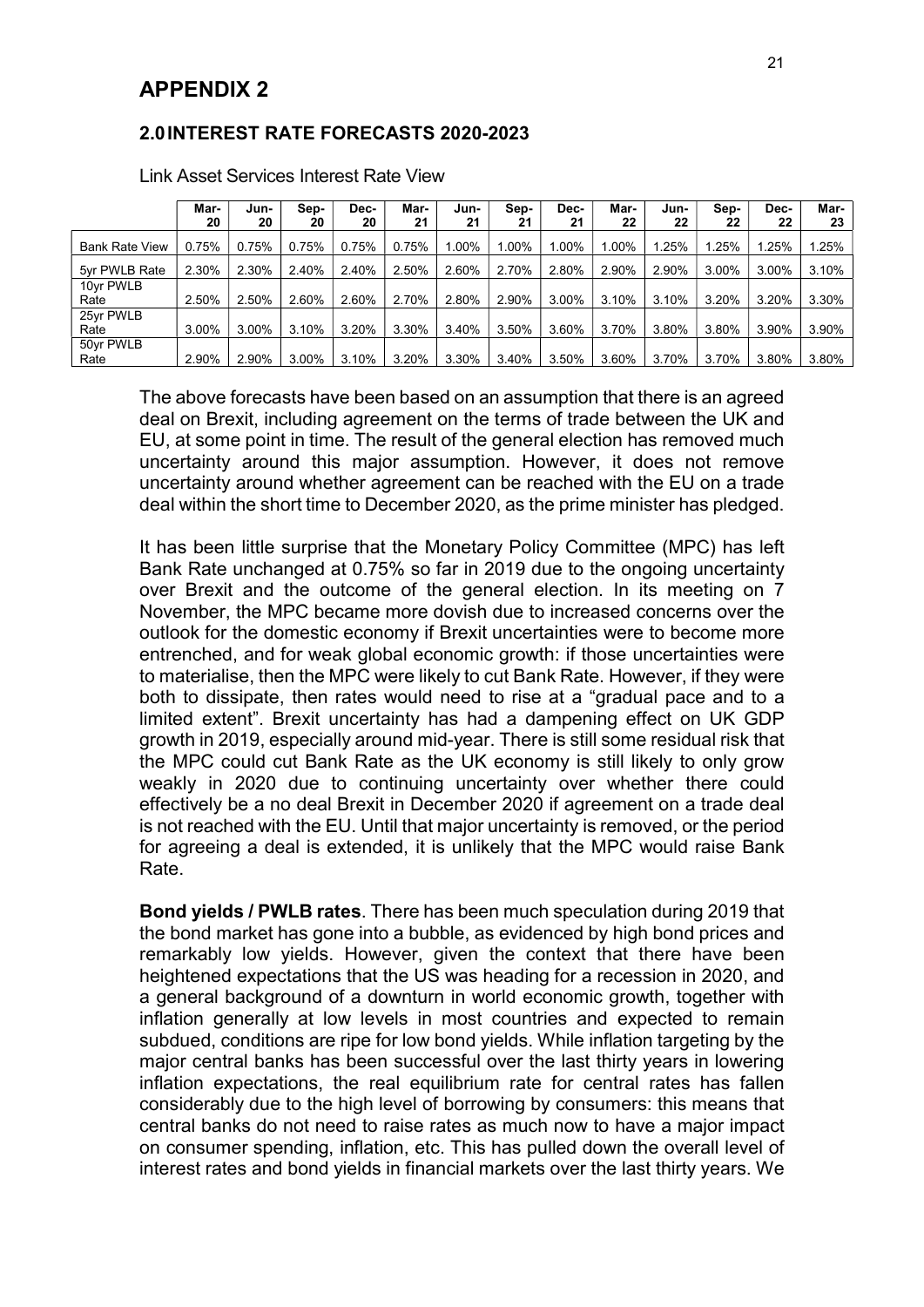have therefore seen over the last year, many bond yields up to ten years in the Eurozone actually turn negative. In addition, there has, at times, been an inversion of bond yields in the US whereby ten-year yields have fallen below shorter-term yields. In the past, this has been a precursor of a recession. The other side of this coin is that bond prices are elevated, as investors would be expected to be moving out of riskier assets i.e. shares, in anticipation of a downturn in corporate earnings and so selling out of equities. However, stock markets are also currently at high levels as some investors have focused on chasing returns in the context of dismal ultra-low interest rates on cash deposits.

During the first half of 2019-20 to 30 September, gilt yields plunged and caused a near halving of longer term PWLB rates to completely unprecedented historic low levels. There is though, an expectation that financial markets have gone too far in their fears about the degree of the downturn in US and world growth. If, as expected, the US only suffers a mild downturn in growth, bond markets in the US are likely to sell off and that would be expected to put upward pressure on bond yields, not only in the US, but also in the UK due to a correlation between US treasuries and UK gilts; at various times this correlation has been strong but at other times weak. However, forecasting the timing of this, and how strong the correlation is likely to be, is very difficult to forecast with any degree of confidence. Changes in UK Bank Rate will also impact on gilt yields.

One potential danger that may be lurking in investor minds is that Japan has become mired in a twenty-year bog of failing to get economic growth and inflation up off the floor, despite a combination of massive monetary and fiscal stimulus by both the central bank and government. Investors could be fretting that this condition might become contagious to other western economies.

Another danger is that unconventional monetary policy post 2008 (ultra-low interest rates plus quantitative easing), may end up doing more harm than good through prolonged use. Low interest rates have encouraged a debt-fuelled boom that now makes it harder for central banks to raise interest rates. Negative interest rates could damage the profitability of commercial banks and so impair their ability to lend and / or push them into riskier lending. Banks could also end up holding large amounts of their government's bonds and so create a potential doom loop (A doom loop would occur where the credit rating of the debt of a nation was downgraded which would cause bond prices to fall, causing losses on debt portfolios held by banks and insurers, so reducing their capital and forcing them to sell bonds – which, in turn, would cause further falls in their prices etc.). In addition, the financial viability of pension funds could be damaged by low yields on holdings of bonds.

The overall longer run future trend is for gilt yields, and consequently PWLB rates, to rise, albeit gently. From time to time, gilt yields, and therefore PWLB rates, can be subject to exceptional levels of volatility due to geo-political, sovereign debt crisis, emerging market developments and sharp changes in investor sentiment. Such volatility could occur at any time during the forecast period.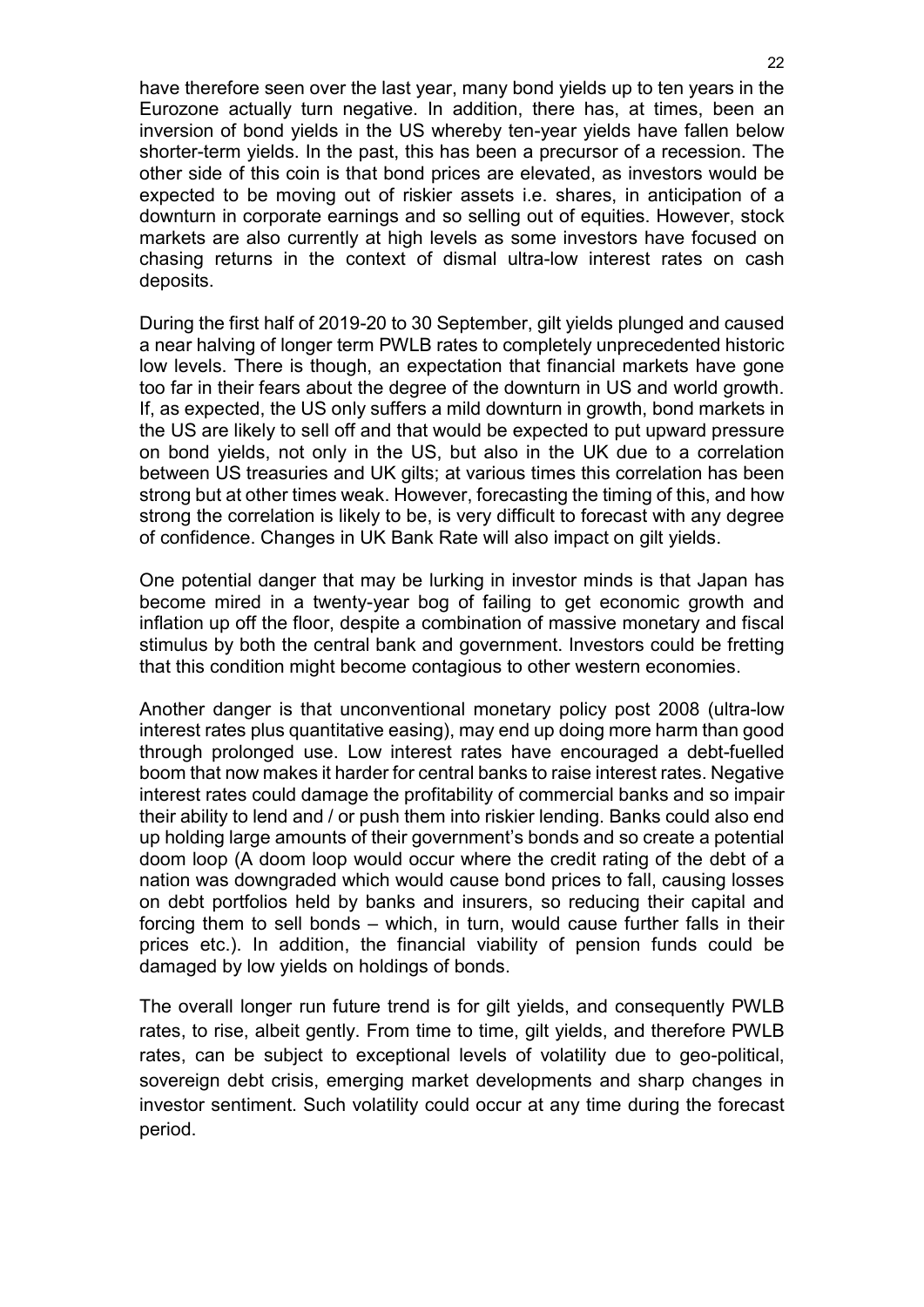In addition, PWLB rates are subject to ad hoc decisions by H.M. Treasury to change the margin over gilt yields charged in PWLB rates: such changes could be up or down. It is not clear that if gilt yields were to rise back up again by over 100bps within the next year or so, whether H M Treasury would remove the extra 100 bps margin implemented on 9 October 2019.

Economic and interest rate forecasting remains difficult with so many influences weighing on UK gilt yields and PWLB rates. The above forecasts (and MPC decisions), will be liable to further amendment depending on how economic data and developments in financial markets transpire over the next year. Geopolitical developments, especially in the EU, could also have a major impact. Forecasts for average investment earnings beyond the three-year time horizon will be heavily dependent on economic and political developments.

#### Investment and borrowing rates

 Investment returns are likely to remain low during 2020/21 with little increase in the following two years. However, if major progress was made with an agreed Brexit, then there is upside potential for earnings.

Borrowing interest rates were on a major falling trend during the first half of 2019-20 but then jumped up by 100 bps on 9 October 2019. The policy of avoiding new borrowing by running down spare cash balances has served local authorities well over the last few years. However, the unexpected increase of 100 bps in PWLB rates requires a major rethink of local authority treasury management strategy and risk management.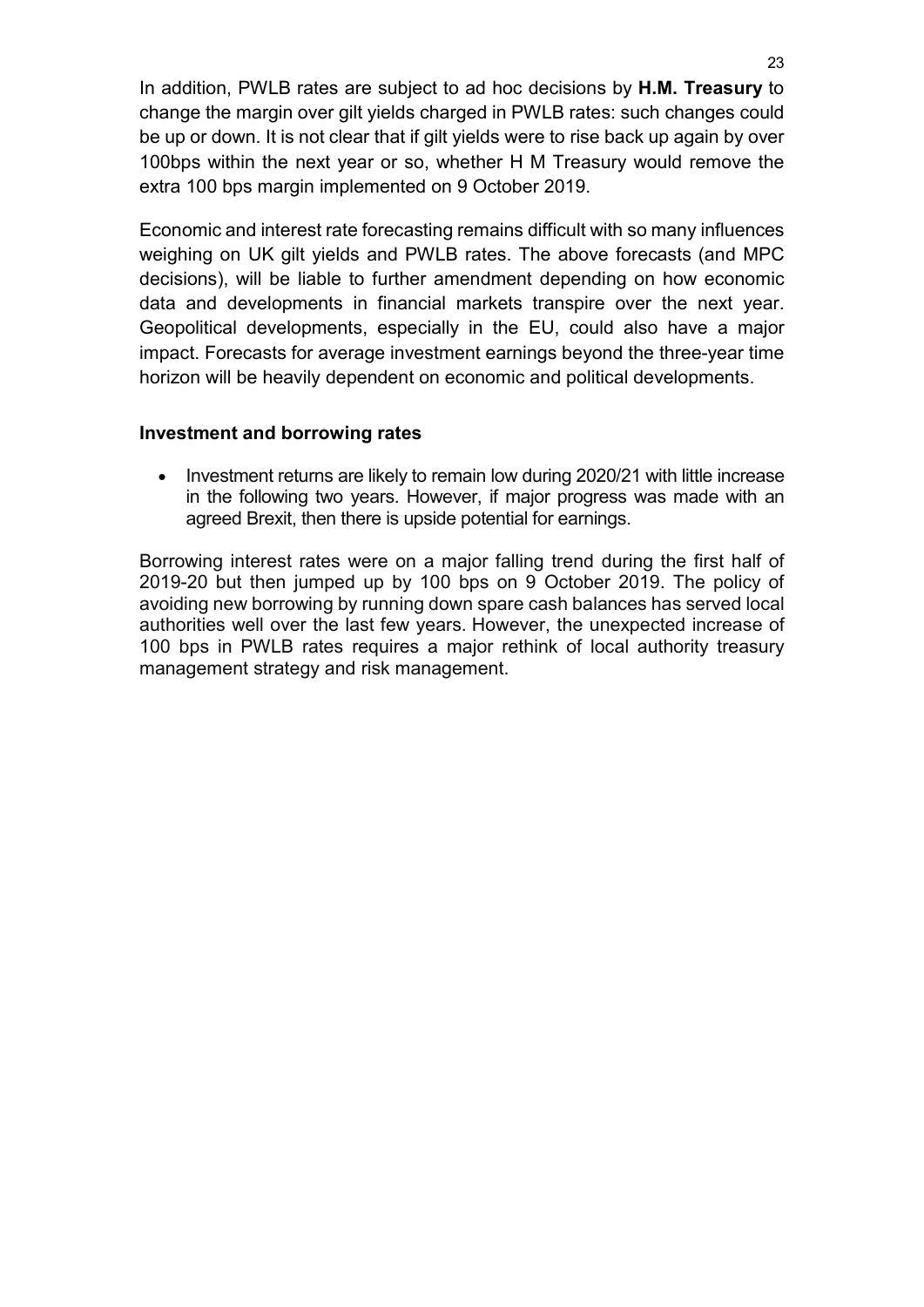## 3.0 ECONOMIC BACKGROUND

UK

- General election December 2019 returned a large Conservative majority on a platform of getting Brexit done. UK to leave the EU by 31 January 2020.
- There is still considerable uncertainty about whether the UK and EU will be able to agree the details of a **trade deal** by the deadline set by the prime minister of December 2020. This leaves open the potential risks of a no deal or a hard Brexit.
- GDP growth has been weak in 2019 and is likely to be around only 1% in 2020.
- November and December MPC meetings were concerned about weak UK growth caused by the dampening effect of Brexit uncertainties and by weak global economic growth. There has been no change in Bank Rate in 2019.
- CPI inflation has been hovering around the Bank of England's target of 2% during 2019, but fell again in both October and November to a threeyear low of 1.5%. It is likely to remain close to, or under, 2% over the next two years and so it does not pose any immediate concern to the MPC.
- Labour market. Employment growth has been quite resilient through 2019 until the three months to September where it fell by 58,000. However, there was an encouraging pick up again in the three months to October to growth of 24,000, which showed that the labour market was not about to head into a major downturn. The unemployment rate held steady at a 44-year low of 3.8%.
- Wage inflation has been steadily falling from a high point of 3.9% in July to 3.5% in October (3-month average regular pay, excluding bonuses). This meant that in real terms (i.e. wage rates higher than CPI inflation), earnings grew by about 2.0%. As the UK economy is very much services sector driven, an increase in household spending power is likely to feed through into providing some support to the overall rate of economic growth in the coming months.

## USA

- Growth in 2019 has been falling after a strong start in quarter 1 at 3.1% (annualised rate), to 2.0% in quarter 2 and then 2.1% in quarter 3; fears of a recession in 2020 have largely dissipated but growth is likely to be relatively weak.
- The strong growth in employment numbers during 2018 has weakened during 2019, indicating that the economy had been cooling, while inflationary pressures were also weakening.
- The Fed finished its series of increases in rates to 2.25 2.50% in December 2018. It has cut rates by 0.25% in July, September and October to end at 1.50 – 1.75%.
- In August it also ended its programme of quantitative tightening (selling its holdings of treasuries etc. @ \$50bn per month during 2019).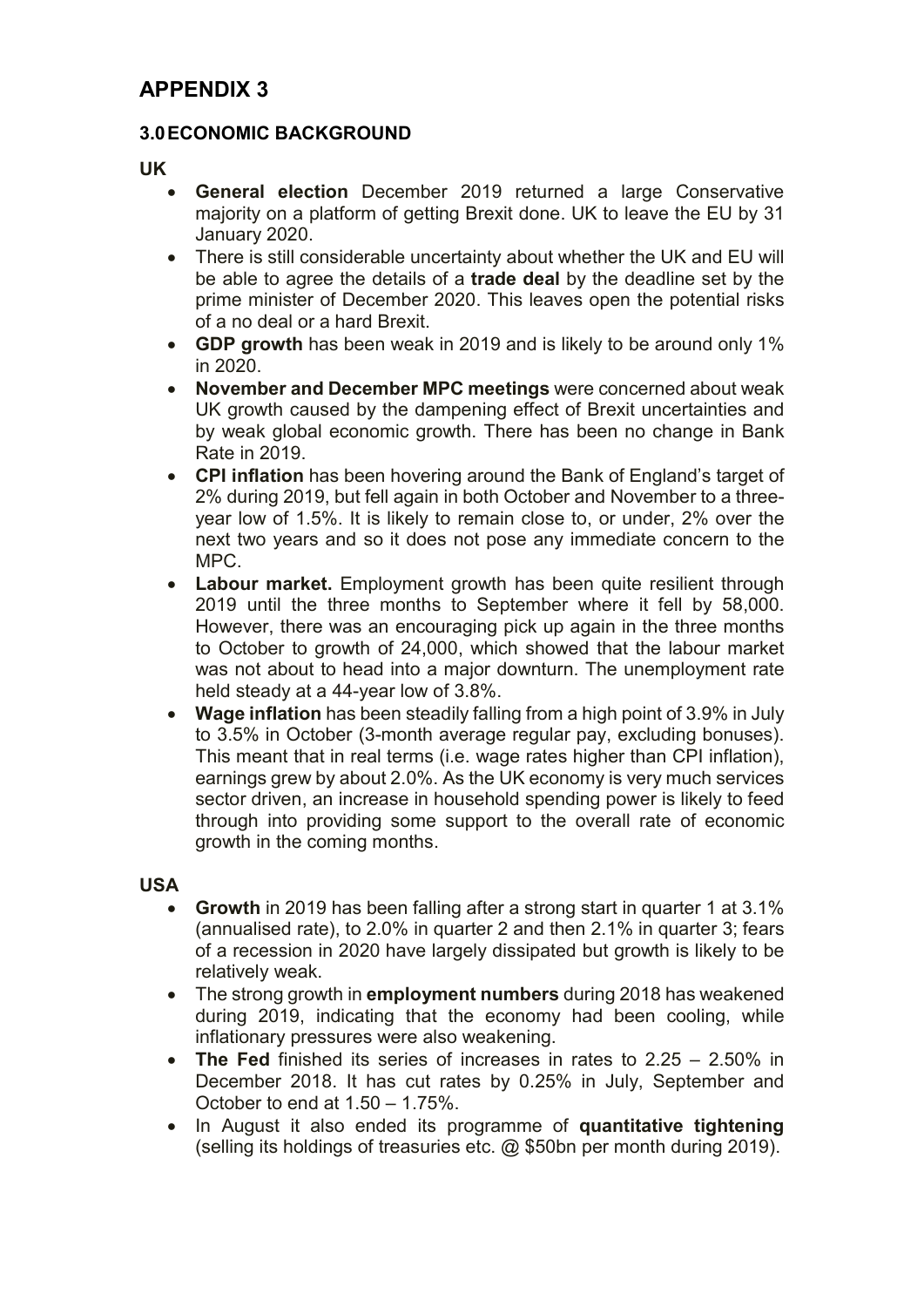- At its September meeting it also said it was going to start buying Treasuries again, although this was not to be seen as a resumption of quantitative easing but rather an exercise to relieve liquidity pressures in the repo market. In the first month, it will buy \$60bn.
- Trade war with China. The trade war is depressing US, Chinese and world growth. In the EU, it is also particularly impacting Germany as exports of goods and services are equivalent to 46% of total GDP. However, progress has been made in December on agreeing a phase one deal between the US and China to roll back some of the tariffs; this gives some hope of resolving this dispute.

### EUROZONE.

- Growth has been slowing from +1.8 % in 2018 to around half of that at the end of 2019; there appears to be little upside potential in the near future.
- The European Central Bank (ECB) ended its programme of quantitative easing purchases of debt in December 2018, which then meant that the central banks in the US, UK and EU had all ended the phase of post financial crisis expansion of liquidity supporting world financial markets by quantitative easing purchases of debt.
- However, the downturn in EZ growth in the second half of 2018 and during 2019, together with inflation falling well under the upper limit of its target range of 0 to 2% (but it aims to keep it near to 2%), has prompted the ECB to take various new measures to stimulate growth starting in March.
- However, since then, the downturn in EZ and world growth has gathered momentum; at its meeting on 12 September, it cut its deposit rate further into negative territory, from -0.4% to -0.5%, and announced a resumption of quantitative easing purchases of debt for an unlimited period. These purchases would start in November at €20bn per month - a relatively small amount compared to the previous buying programme.
- It is doubtful whether the various monetary policy easing measures in 2019 will have much impact on growth and, unsurprisingly, the ECB has stated that governments would need to help stimulate growth by 'growth friendly' fiscal policy.
- Several EU countries have coalition governments. More recently, Austria, Spain and Italy have been in the throes of trying to form coalition governments with some unlikely combinations of parties i.e. this raises questions around their likely endurance. The latest results of German state elections has put further pressure on the frail German CDU/SDP coalition government and on the current leadership of the CDU.

#### CHINA.

• Economic growth has been weakening over successive years, despite repeated rounds of central bank stimulus; medium term risks are increasing. Major progress still needs to be made to eliminate excess industrial capacity and the stock of unsold property, and to address the level of non-performing loans in the banking and shadow banking systems. In addition, there still needs to be a greater switch from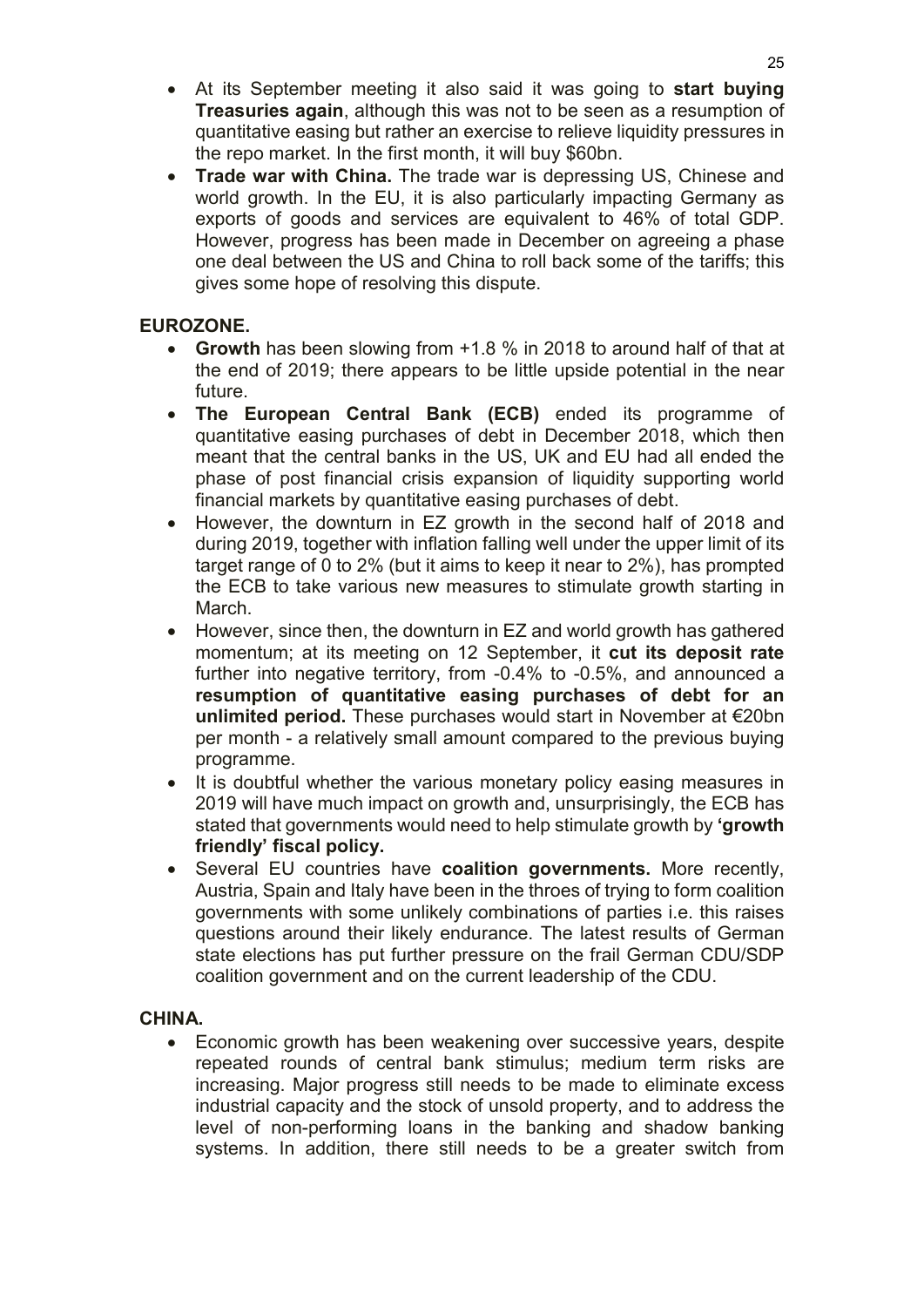investment in industrial capacity, property construction and infrastructure to consumer goods production.

### JAPAN

 It has been struggling to stimulate consistent significant GDP growth and to get inflation up to its target of 2%, despite huge monetary and fiscal stimulus. It is also making little progress on fundamental reform of the economy.

#### WORLD GROWTH – reversal of globalisation

- Until recent years, world growth has been boosted by increasing globalisation i.e. countries specialising in producing goods and commodities in which they have an economic advantage and which they then trade with the rest of the world. This has boosted worldwide productivity and growth, and, by lowering costs, has depressed inflation. However, the rise of China as an economic superpower over the last thirty years, which now accounts for nearly 20% of total world GDP, has unbalanced the world economy. The Chinese government has targeted achieving major world positions in specific key sectors and products, especially high tech areas and production of rare earth minerals used in high tech products. It is achieving this by massive financial support (i.e. subsidies) to state owned firms, government directions to other firms, technology theft, restrictions on market access by foreign firms and informal targets for the domestic market share of Chinese producers in the selected sectors. This is regarded as being unfair competition that is putting western firms at an unfair disadvantage or even putting some out of business. It is also regarded with suspicion on the political front as China is an authoritarian country that is not averse to using economic and military power for political advantage. The current trade war between the US and China therefore needs to be seen against that backdrop. It is, therefore, likely that we are heading into a period where there will be a reversal of world globalisation and a decoupling of western countries from dependence on China to supply products. This is likely to produce a backdrop in the coming years of weak global growth and so weak inflation.
- This weak global growth outlook for 2020 and beyond therefore means that central banks are likely to come under more pressure to support growth by looser monetary policy measures; this will militate against central banks increasing interest rates and reversing the distortions in financial markets caused by a decade of ultra-low interest rates.
- The trade war between the US and China has been a major concern to financial markets due to the synchronised general weakening of growth in the major economies of the world, compounded by fears that there could even be a recession looming up in the US (though such fears have largely dissipated towards the end of 2019).
- These concerns resulted in government bond yields falling sharply in 2019 in the developed world. If there were a major worldwide downturn in growth, central banks in most of the major economies will have limited ammunition available, in terms of monetary policy measures, when rates are already very low in most countries (apart from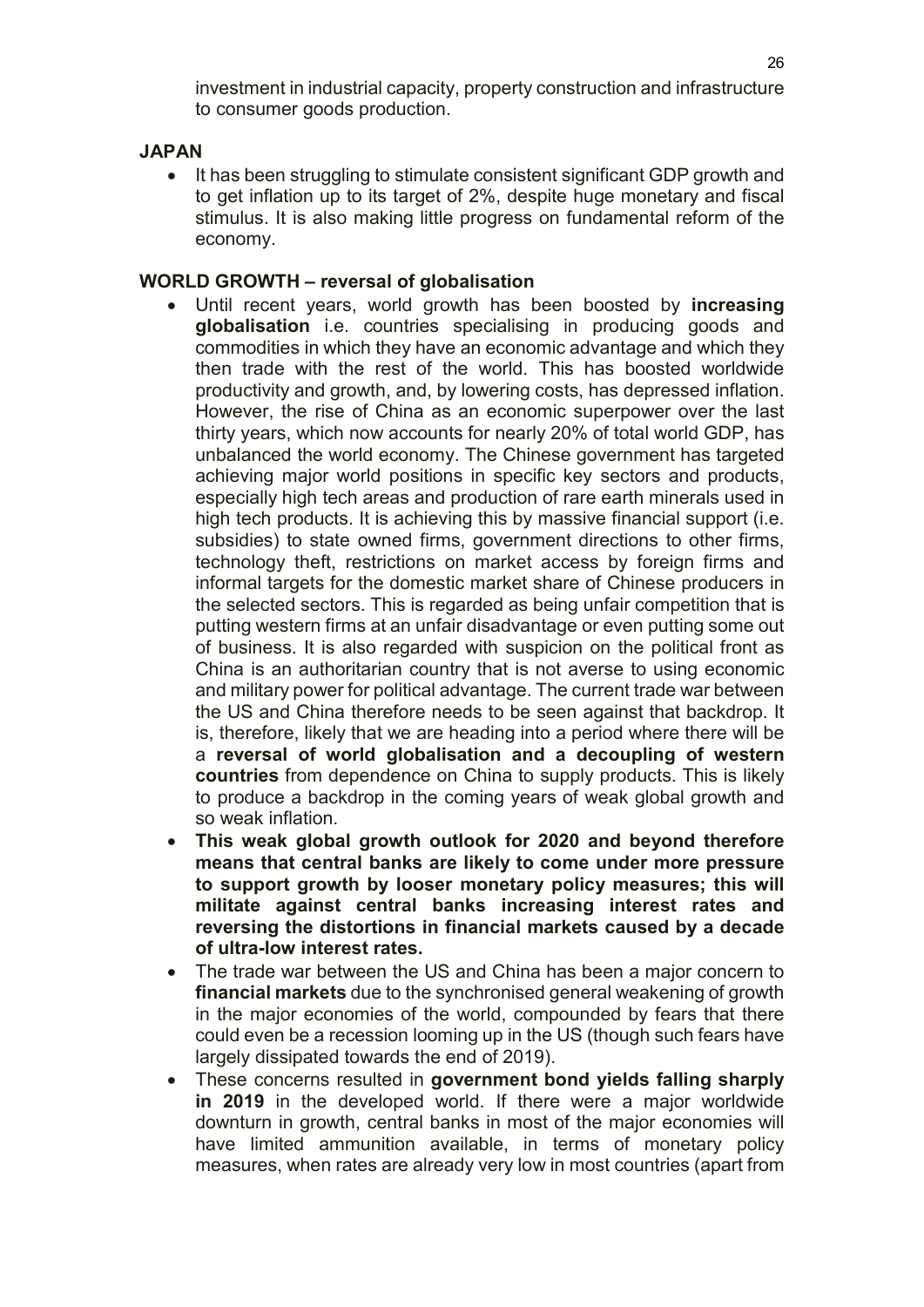the US). There are also concerns about how much distortion of financial markets has already occurred with the current levels of quantitative easing purchases of debt by central banks and the use of negative central bank rates in some countries. The latest PMI survey statistics of economic health for the US, UK, EU and China have all been predicting a downturn in growth; this confirms investor sentiment that the outlook for growth during the year ahead is weak.

#### INTEREST RATE FORECASTS

The interest rate forecasts provided by Link Asset Services in paragraph 3.3 are predicated on an assumption of an agreement being reached on Brexit between the UK and the EU. On this basis, while GDP growth is likely to be subdued in 2019 and 2020 due to all the uncertainties around Brexit depressing consumer and business confidence, an agreement on the detailed terms of a trade deal is likely to lead to a boost to the rate of growth in subsequent years. This could, in turn, increase inflationary pressures in the economy and so cause the Bank of England to resume a series of gentle increases in Bank Rate. Just how fast, and how far, those increases will occur and rise to, will be data dependent. The forecasts in this report assume a modest recovery in the rate and timing of stronger growth and in the corresponding response by the Bank in raising rates.

- In the event of an **orderly non-agreement exit in December 2020**, it is likely that the Bank of England would take action to cut Bank Rate from 0.75% in order to help economic growth deal with the adverse effects of this situation. This is also likely to cause short to medium term gilt yields to fall.
- If there were a **disorderly Brexit**, then any cut in Bank Rate would be likely to last for a longer period and also depress short and medium gilt yields correspondingly. Quantitative easing could also be restarted by the Bank of England. It is also possible that the government could act to protect economic growth by implementing fiscal stimulus.

#### The balance of risks to the UK

- The overall balance of risks to economic growth in the UK is probably even, but dependent on a successful outcome of negotiations on a trade deal.
- The balance of risks to increases in Bank Rate and shorter term PWLB rates are broadly similarly to the downside.
- In the event that a Brexit deal was agreed with the EU and approved by Parliament, the balance of risks to economic growth and to increases in Bank Rate is likely to change to the upside.

One risk that is both an upside and downside risk, is that all central banks are now working in very different economic conditions than before the 2008 financial crash as there has been a major increase in consumer and other debt due to the exceptionally low levels of borrowing rates that have prevailed since 2008. This means that the neutral rate of interest in an economy (i.e. the rate that is neither expansionary nor deflationary) is difficult to determine definitively in this new environment, although central banks have made statements that they expect it to be much lower than before 2008. Central banks could therefore either over or under do increases in central interest rates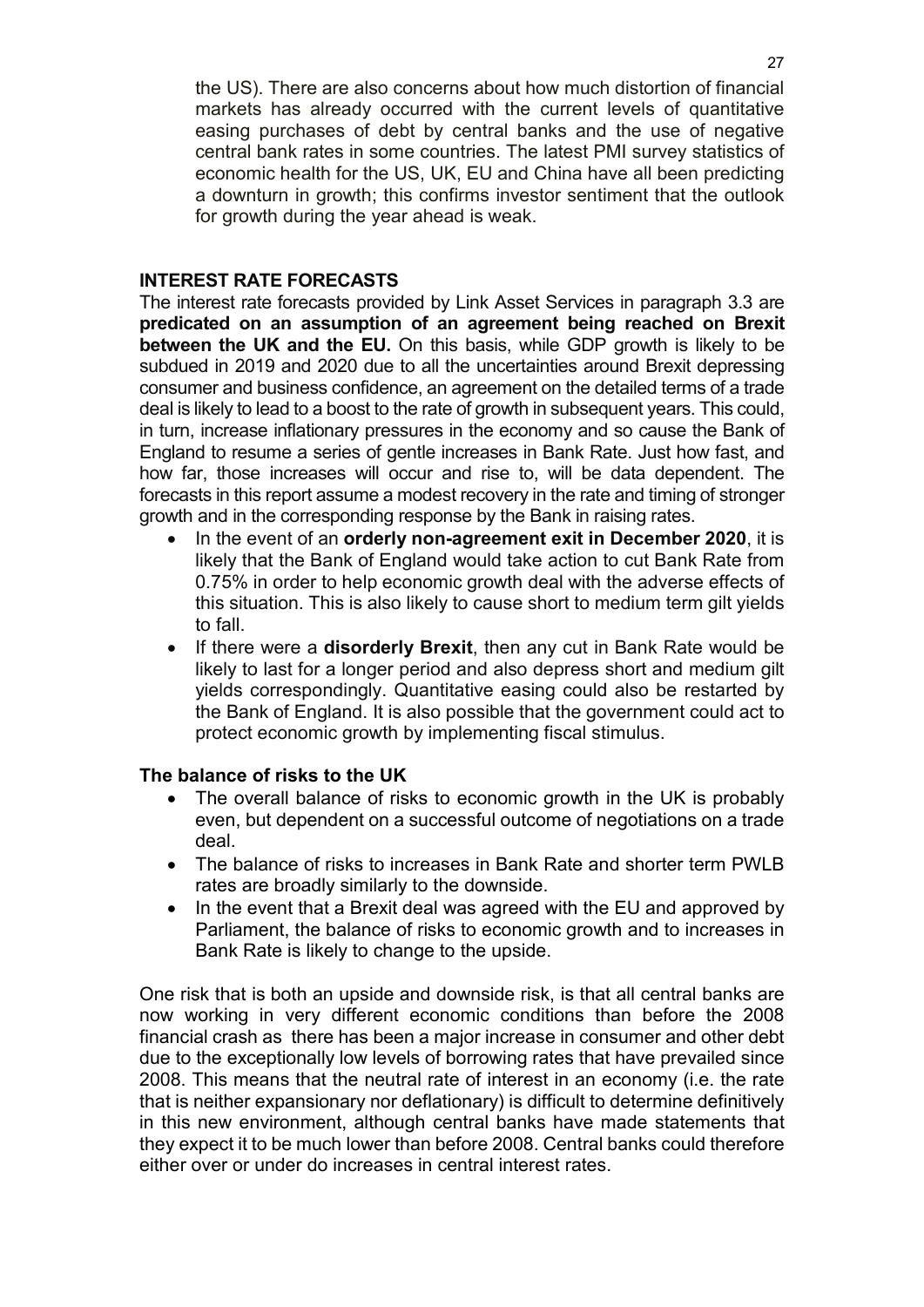Downside risks to current forecasts for UK gilt yields and PWLB rates currently include:

- Brexit if it were to cause significant economic disruption and a major downturn in the rate of growth.
- Bank of England takes action too quickly, or too far, over the next three years to raise Bank Rate and causes UK economic growth, and increases in inflation, to be weaker than we currently anticipate.
- A resurgence of the Eurozone sovereign debt crisis. In 2018, Italy was a major concern due to having a populist coalition government which made a lot of anti-austerity and anti-EU noise. However, in September 2019 there was a major change in the coalition governing Italy which has brought to power a much more EU friendly government; this has eased the pressure on Italian bonds. Only time will tell whether this new coalition based on an unlikely alliance of two very different parties will endure.
- Weak capitalisation of some **European banks**, particularly Italian banks.
- German minority government. In the German general election of September 2017, Angela Merkel's CDU party was left in a vulnerable minority position dependent on the fractious support of the SPD party, as a result of the rise in popularity of the anti-immigration AfD party. The CDU has done badly in recent state elections but the SPD has done particularly badly and this has raised a major question mark over continuing to support the CDU. Angela Merkel has stepped down from being the CDU party leader but she intends to remain as Chancellor until 2021.
- Other minority EU governments. Austria, Finland, Sweden, Spain, Portugal, Netherlands and Belgium also have vulnerable minority governments dependent on coalitions which could prove fragile.
- Austria, the Czech Republic, Poland and Hungary now form a strongly anti-immigration bloc within the EU. There has also been rising anti-immigration sentiment in Germany and France.
- In October 2019, the IMF issued a report on the World Economic Outlook which flagged up a synchronised slowdown in world growth. However, it also flagged up that there was potential for a rerun of the 2008 financial crisis, but his time centred on the huge debt binge accumulated by corporations during the decade of low interest rates. This now means that there are corporates who would be unable to cover basic interest costs on some \$19trn of corporate debt in major western economies, if world growth was to dip further than just a minor cooling. This debt is mainly held by the shadow banking sector i.e. pension funds, insurers, hedge funds, asset managers etc., who, when there is \$15trn of corporate and government debt now yielding negative interest rates, have been searching for higher returns in riskier assets. Much of this debt is only marginally above investment grade so any rating downgrade could force some holders into a fire sale, which would then depress prices further and so set off a spiral down. The IMF's answer is to suggest imposing higher capital charges on lending to corporates and for central banks to regulate the investment operations of the shadow banking sector. In October 2019, the deputy Governor of the Bank of England also flagged up the dangers of banks and the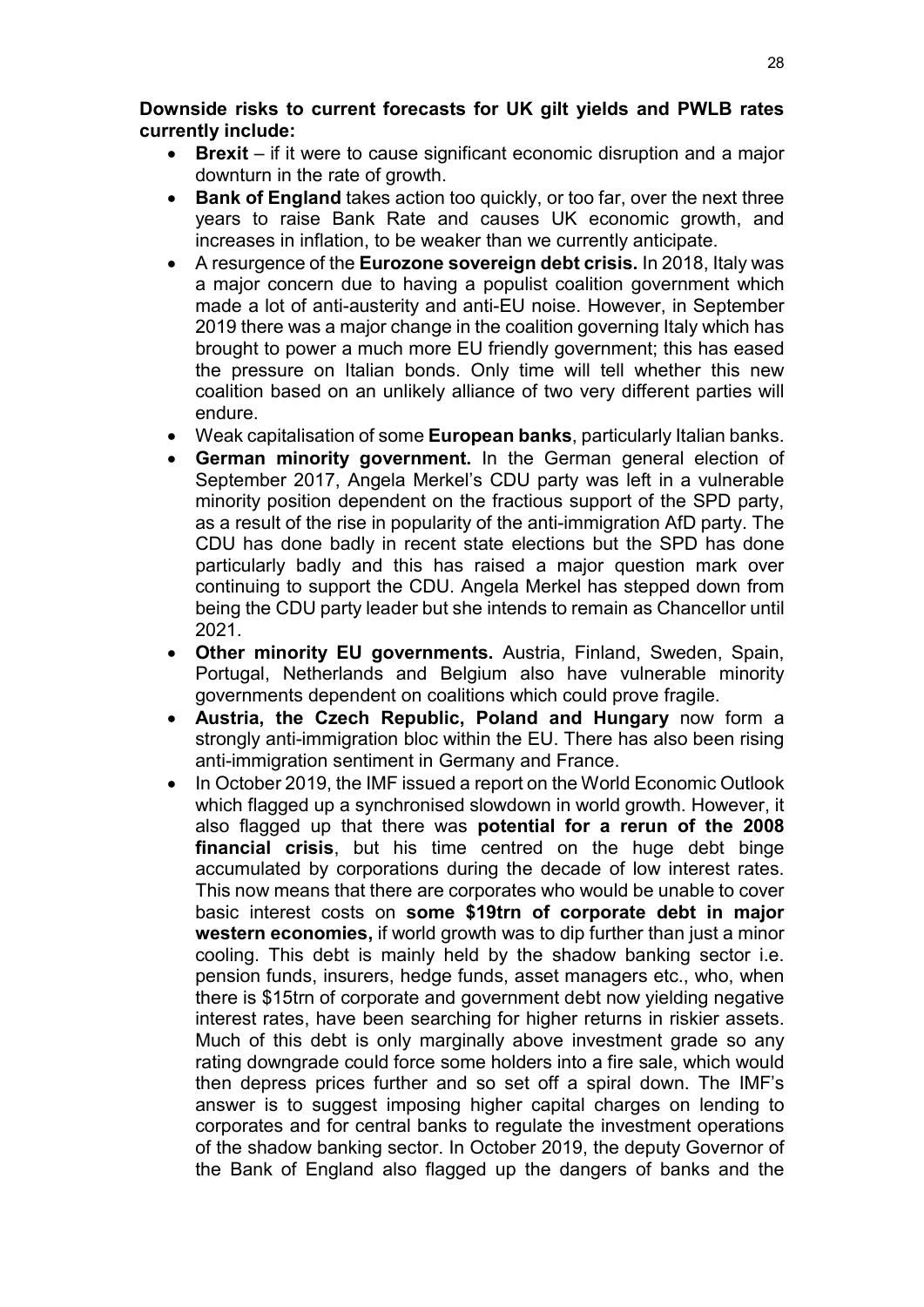shadow banking sector lending to corporates, especially highly leveraged corporates, which had risen back up to near pre-2008 levels.

 Geopolitical risks, for example in North Korea, but also in Europe and the Middle East, which could lead to increasing safe haven flows.

### Upside risks to current forecasts for UK gilt yields and PWLB rates

- Brexit if agreement was reached all round that removed all threats of economic and political disruption between the EU and the UK.
- The Bank of England is too slow in its pace and strength of increases in Bank Rate and, therefore, allows inflationary pressures to build up too strongly within the UK economy, which then necessitates a later rapid series of increases in Bank Rate faster than we currently expect.

UK inflation, whether domestically generated or imported, returning to sustained significantly higher levels causing an increase in the inflation premium inherent to gilt yields.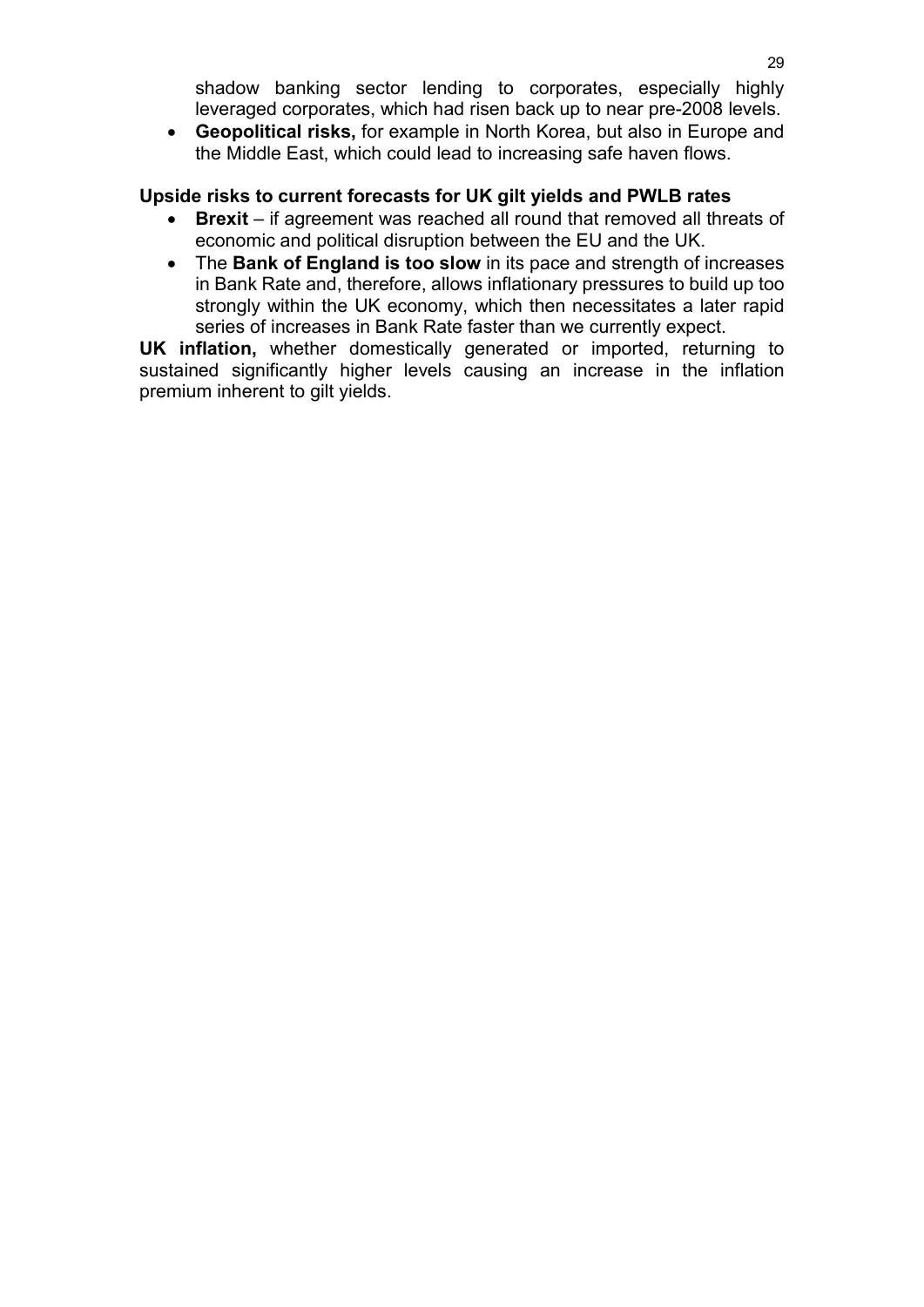## 4.0 TREASURY MANAGEMENT PRACTICE (TMP1) – CREDIT AND COUNTERPARTY RISK MANAGEMENT

SPECIFIED INVESTMENTS: All investments with a high level of credit quality subject to a maturity limit of one year.

NON-SPECIFIED INVESTMENTS: Any investments that do not meet the specified investment criteria. These may be of a lower credit quality, for periods in excess of one year, or are more complex instruments which require a greater consideration by members and officers before being authorised for use. A maximum of £5m will be held in aggregate in non-specified investment.

A variety of investment instruments will be used, subject to the credit quality of the institution, and depending on the type of investment made, it will fall into one of the above categories.

The criteria, time limits and monetary limits applying to institutions or investment vehicles are:

|                                                    | <b>Minimum credit</b><br>criteria                         | Max % of<br>total<br>investments /<br>£ limit per<br>institution | Max. maturity period |
|----------------------------------------------------|-----------------------------------------------------------|------------------------------------------------------------------|----------------------|
| DMADF - UK Government                              | N/A                                                       | 100%                                                             | Any                  |
| UK Government gilts                                | UK sovereign<br>rating                                    | 100%                                                             | Any                  |
| UK Government Treasury bills                       | UK sovereign<br>rating                                    | 100%                                                             | Any                  |
| Money Market Funds CNAV                            | AAAmmf/AAA                                                | 100%                                                             | Liquid               |
| Money Market Funds LNVAV                           | AAAmmf/AAA                                                | £2m                                                              | Liquid               |
| Money Market Funds VNAV                            | AAAmmf/AAA                                                | £2m                                                              | Liquid               |
| Local authorities                                  | N/A                                                       | 100%                                                             | Any                  |
| Term deposits with banks and<br>building societies | F1 (Fitch) / £1bn<br>asset base for<br>building societies | £5m                                                              | 2 Years              |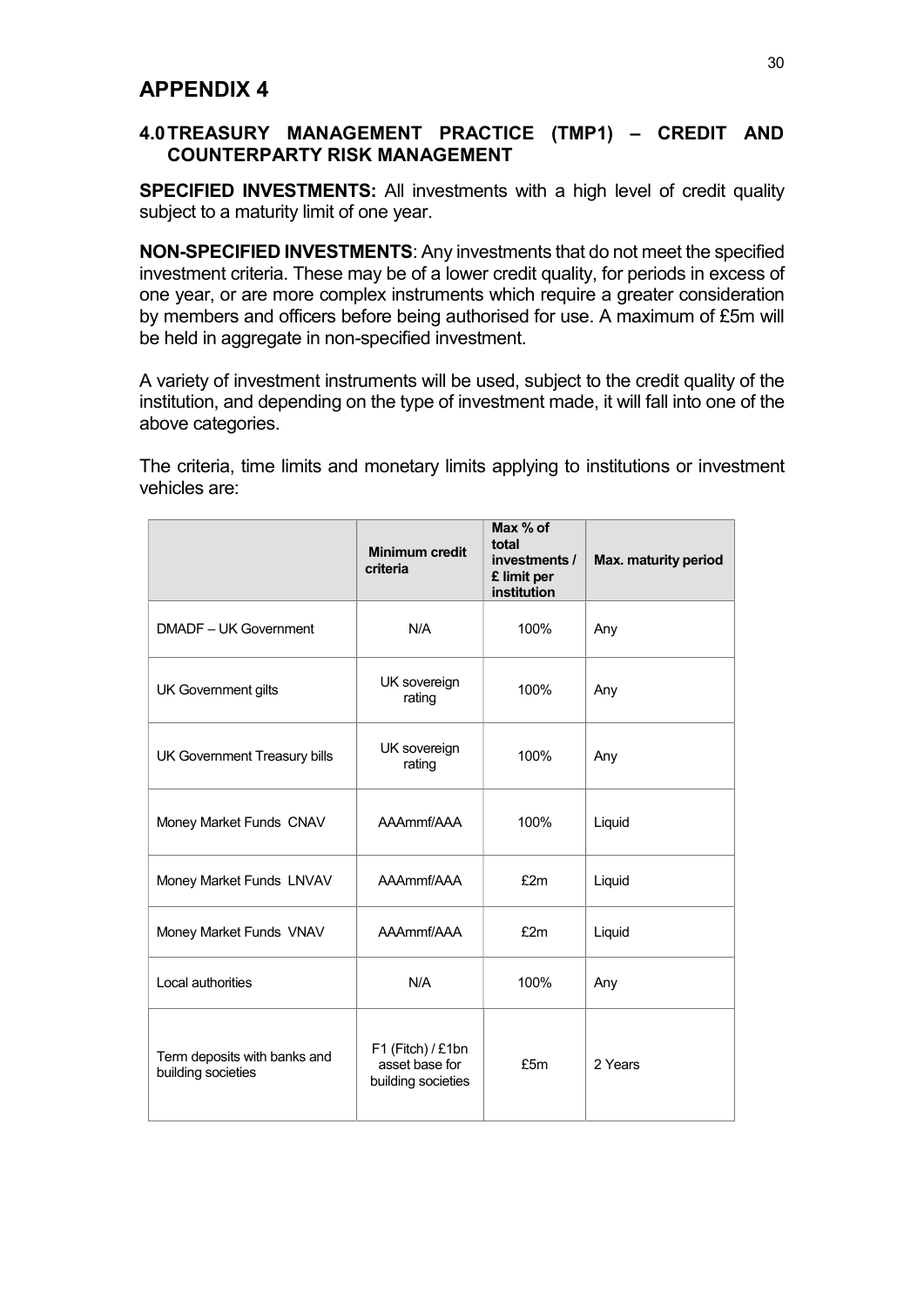| Term deposits with Non-UK<br>banks and building societies | Sovereign Fitch<br>rating of AAA | £3m  | 1 Year  |
|-----------------------------------------------------------|----------------------------------|------|---------|
| Gilt funds                                                | UK sovereign<br>rating           | 100% | Any     |
| Property funds                                            | LA Property Fund                 | £5m  | Ongoing |

Accounting treatment of investments. The accounting treatment may differ from the underlying cash transactions arising from investment decisions made by the Council. To ensure that the Council is protected from any adverse revenue impact, which may arise from these differences, we will review the accounting implications of new transactions before they are undertaken.

Non-specified investments. A maximum of £5m will be held in aggregate in non specified investments.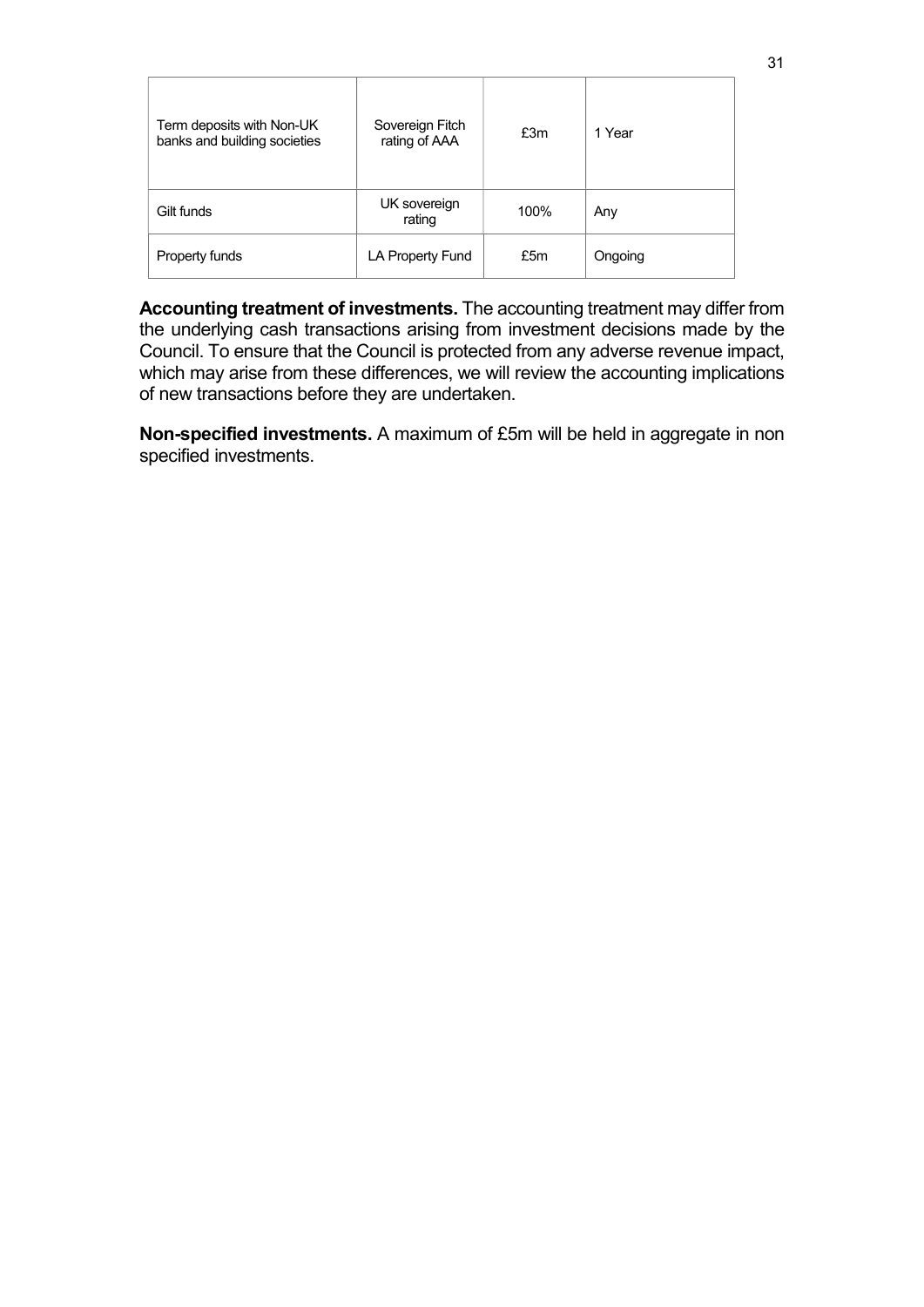## 5.0 APPROVED COUNTRIES FOR INVESTMENTS

AAA

- Australia
- Canada
- Denmark
- Germany
- Luxembourg
- Netherlands
- Norway
- Singapore
- Sweden
- Switzerland

The sovereign ratings shown above are at 3 January 2019 from Link.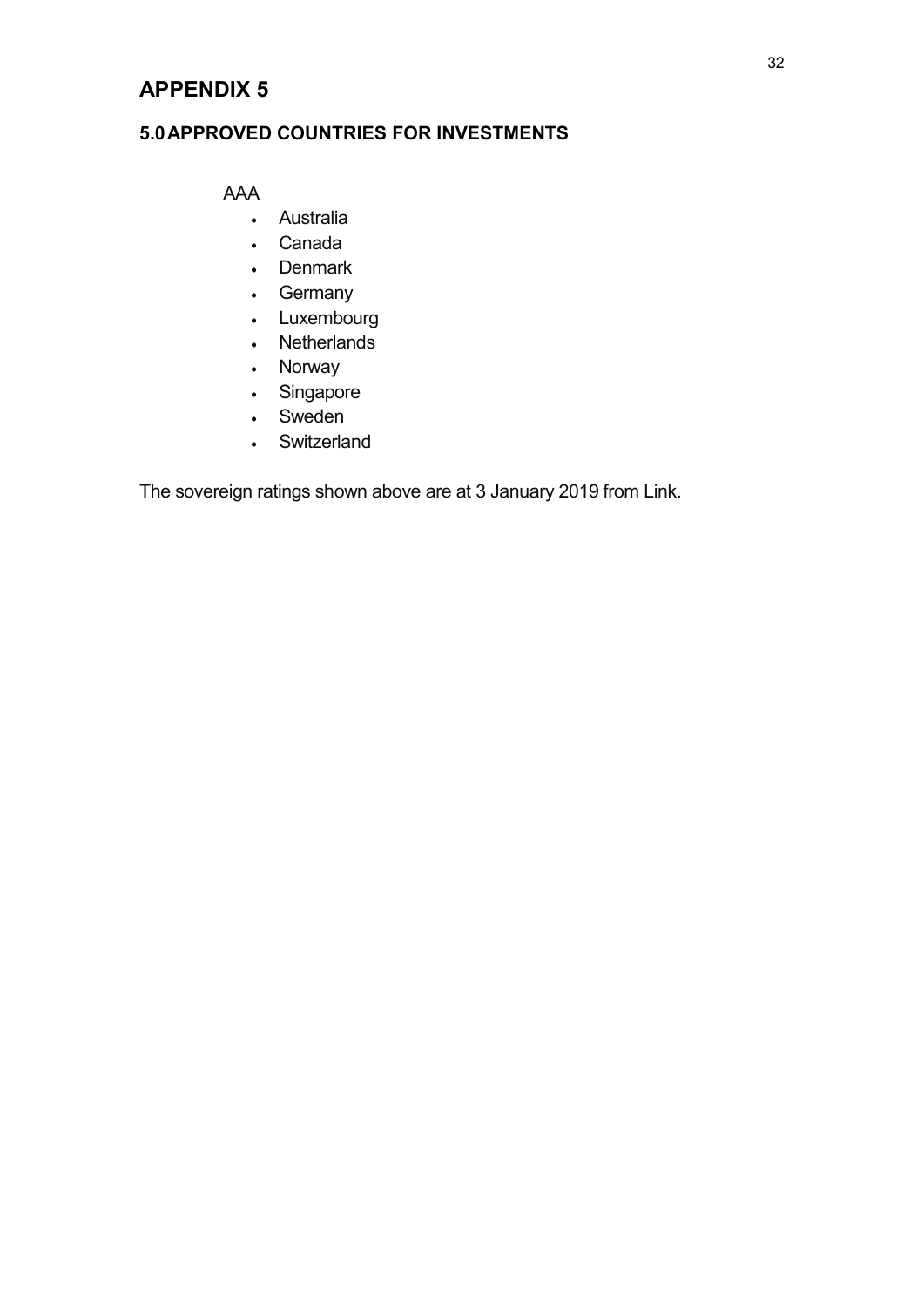### 6.0 TREASURY MANAGEMENT SCHEME OF DELEGATION

### (i) Full Council

- receiving and reviewing reports on treasury management policies, practices and activities;
- approval of annual strategy.

### (ii) Cabinet

- approval of/amendments to the organisation's adopted clauses, treasury management policy statement and treasury management practices;
- budget consideration and approval;
- approval of the division of responsibilities;
- receiving and reviewing regular monitoring reports and acting on recommendations;
- approving the selection of external service providers and agreeing terms of appointment.

#### (iii) Cabinet

- reviewing the treasury management policy and procedures and making recommendations to the responsible body.
- (iv) Delegation from the Deputy Chief Executive (S151) to the nominated post(s) for the taking of the investment decisions:
	- Group Manager for Finance (Deputy S151)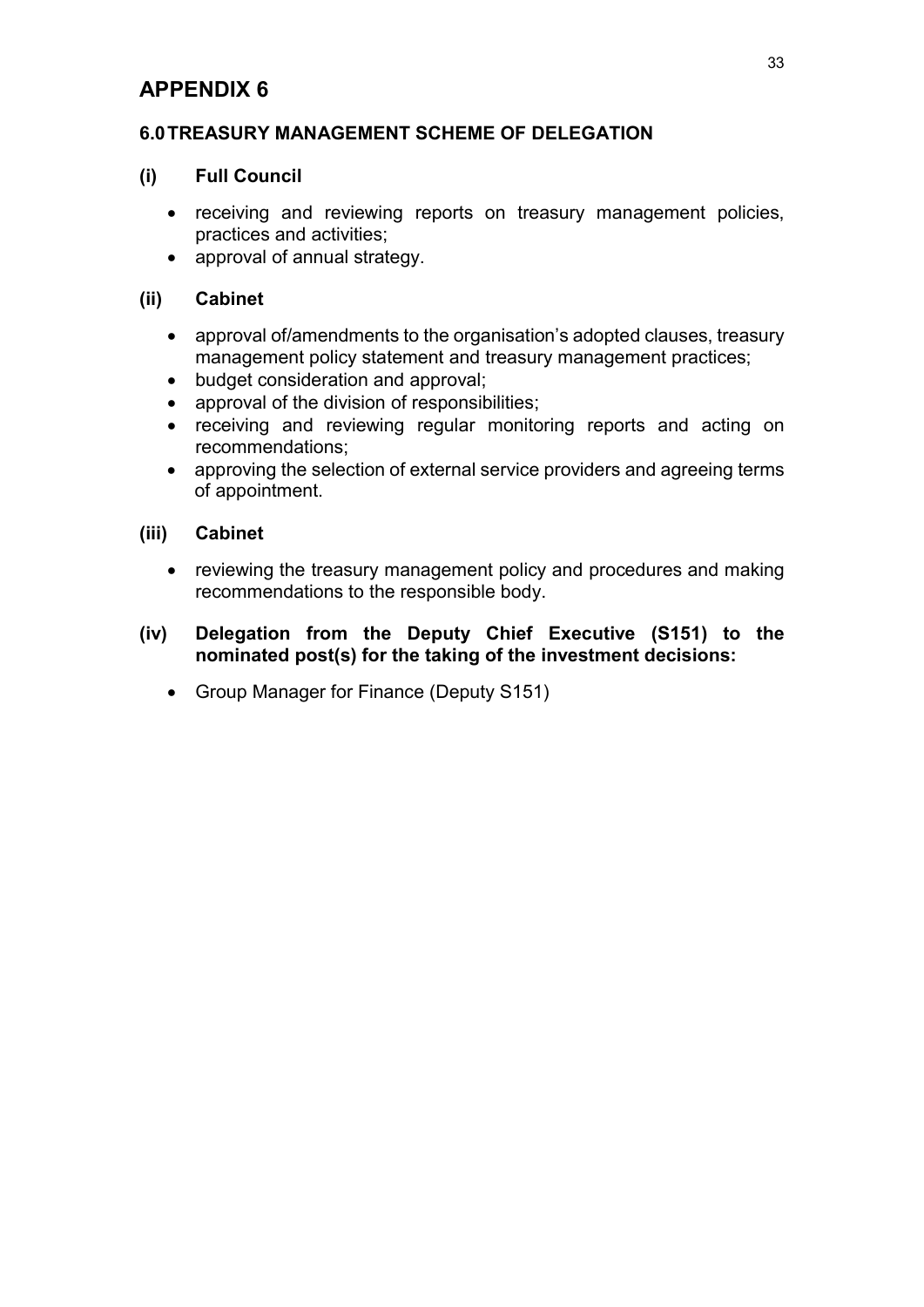## 7.0 THE TREASURY MANAGEMENT ROLE OF THE SECTION 151 OFFICER

## The S151 (responsible) officer

- recommending clauses, treasury management policy/practices for approval, reviewing the same regularly, and monitoring compliance;
- submitting regular treasury management policy reports;
- submitting budgets and budget variations;
- receiving and reviewing management information reports;
- reviewing the performance of the treasury management function;
- ensuring the adequacy of treasury management resources and skills, and the effective division of responsibilities within the treasury management function;
- ensuring the adequacy of internal audit, and liaising with external audit;
- recommending the appointment of external service providers;
- preparation of a capital strategy to include capital expenditure, capital financing, non-financial investments and treasury management, with a long term timeframe for example 25+ years;
- ensuring that the capital strategy is prudent, sustainable, affordable and prudent in the long term and provides value for money;
- ensuring that due diligence has been carried out on all treasury and nonfinancial investments and is in accordance with the risk appetite of the authority;
- ensure that the authority has appropriate legal powers to undertake expenditure on non-financial assets and their financing;
- ensuring the proportionality of all investments so that the authority does not undertake a level of investing which exposes the authority to an excessive level of risk compared to its financial resources;
- ensuring that an adequate governance process is in place for the approval, monitoring and ongoing risk management of all non-financial investments and long term liabilities;
- provision to members of a schedule of all non-treasury investments including material investments in subsidiaries, joint ventures, loans and financial guarantees;
- ensuring that members are adequately informed and understand the risk exposures taken on by an authority;
- ensuring that the authority has adequate expertise, either in house or externally provided, to carry out the above;
- creation of Treasury Management Practices which specifically deal with how non treasury investments will be carried out and managed, to include the following
	- o Risk management (TMP1 and schedules), including investment and risk management criteria for any material non-treasury investment portfolios;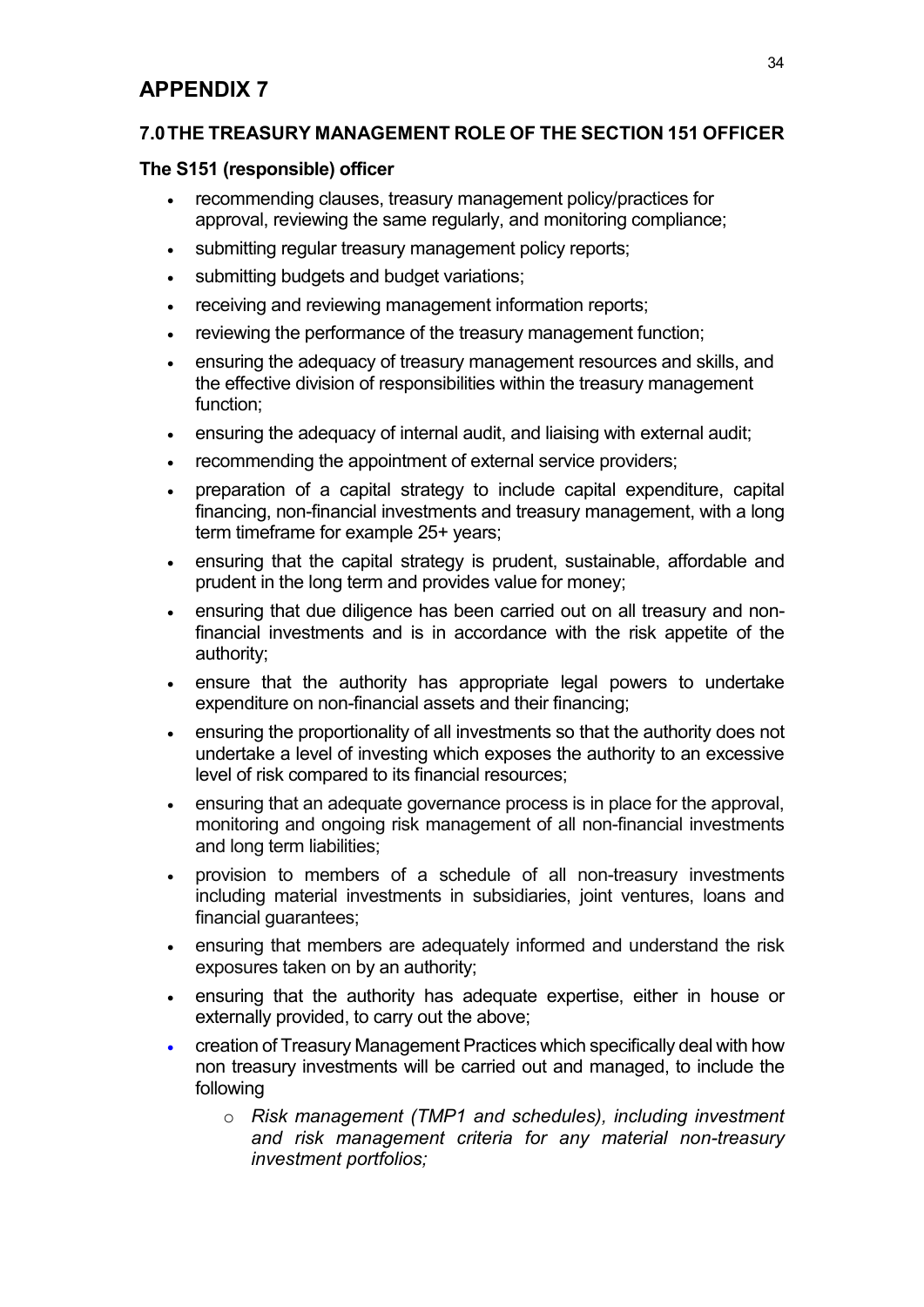- o Performance measurement and management (TMP2 and schedules), including methodology and criteria for assessing the performance and success of non-treasury investments;
- o Decision making, governance and organisation (TMP5 and schedules), including a statement of the governance requirements for decision making in relation to non-treasury investments; and arrangements to ensure that appropriate professional due diligence is carried out to support decision making;
- o Reporting and management information (TMP6 and schedules), including where and how often monitoring reports are taken;
- o Training and qualifications (TMP10 and schedules), including how the relevant knowledge and skills in relation to non-treasury investments will be arranged.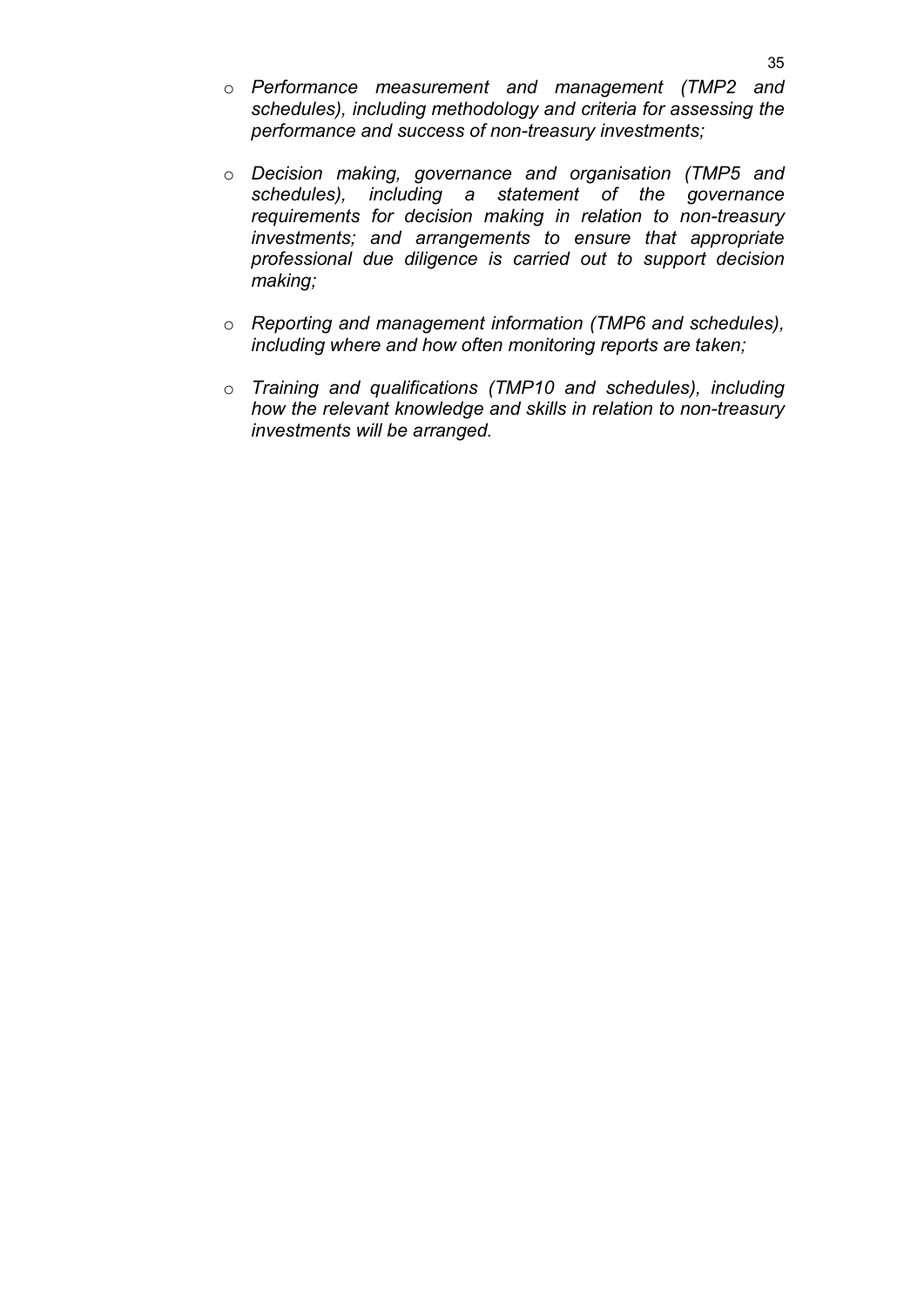### 8.0 CURRENT LIST OF ELIGIBLE COUNTERPARTIES

## Counterparty Lending List as at 31/01/2020:

| <b>UK Banks</b>                                       | <b>Fitch Credit</b> | Moody's           | S&P               |
|-------------------------------------------------------|---------------------|-------------------|-------------------|
|                                                       | Rating              | Rating            | Rating            |
| Bank                                                  | <b>Short Term</b>   | <b>Short Term</b> | <b>Short Term</b> |
| <b>HSBC Bank plc</b>                                  | $F1+$               | $P-1$             | $A-1+$            |
| <b>Bank of Scotland Plc</b>                           | F <sub>1</sub>      | $P-1$             | $A-1$             |
| Barclays Bank plc                                     | F1                  | $P-1$             | $A-1$             |
| <b>Close Brothers Ltd</b>                             | F1                  | $P-1$             |                   |
| Lloyds Bank Plc                                       | F1                  | $P-1$             | $A-1$             |
| Goldman Sachs International                           | F1                  | $P-1$             | $A-1$             |
| <b>Standard Chartered Bank</b>                        | F1                  | $P-1$             | $A-1$             |
| Santander UK plc                                      | F1                  | $P-1$             | $A-1$             |
| Sumitomo Mitsui Banking Corp Europe                   | F1                  | $P-1$             | $A-1$             |
| <b>UBS</b>                                            | $F1+$               | $P-1$             | $A-1$             |
| <b>Nationalised/Part Nationalised</b><br><b>Banks</b> |                     |                   |                   |
| Royal Bank of Scotland Plc                            | F1                  | $P-1$             | $A-1$             |
| National Westminster Bank                             | F1                  | $P-1$             | $A-1$             |

#### Building Societies

| Group<br><b>Asset</b><br>Ranking |                      | <b>Society</b><br><b>Assets £m</b> | <b>Fitch Short</b><br><b>Term</b> | Year end |
|----------------------------------|----------------------|------------------------------------|-----------------------------------|----------|
|                                  | Nationwide           | 238,301                            | F <sub>1</sub>                    | Apr-19   |
| $\overline{2}$                   | Coventry             | 46,071                             | F <sub>1</sub>                    | Dec-18   |
| 3                                | Yorkshire            | 43,055                             | F <sub>1</sub>                    | Dec-18   |
| 4                                | Skipton              | 23,204                             | F1                                | Dec-18   |
| 5                                | Leeds                | 19,390                             | F <sub>1</sub>                    | Dec-18   |
| 6                                | Principality         | 9,687                              | F <sub>2</sub>                    | Dec-18   |
| 7                                | <b>West Bromwich</b> | 5,554                              |                                   | Mar-19   |
| 8                                | Nottingham           | 4,054                              |                                   | Dec-18   |
| 9                                | Newcastle            | 3,698                              |                                   | Dec-18   |
| 10                               | Cumberland           | 2,577                              |                                   | Mar-19   |
| 11                               | The Family           | 2,166                              |                                   | Dec-18   |
| 12                               | Progressive          | 1,839                              |                                   | Dec-18   |
| 13                               | Cambridge            | 1,455                              |                                   | Dec-18   |
| 14                               | Newbury              | 1,116                              |                                   | Dec-18   |
| 15                               | Monmouthshire        | 1,109                              |                                   | Apr-19   |

#### Note:

Not all of the top 20 Building Societies are Fitch rated, therefore we use the overall asset base in conjunction with the Fitch Rating to assess the lending criteria. The above list does not include Non-UK Banks or Building Societies as this does not at present form part of the Treasury Strategy.